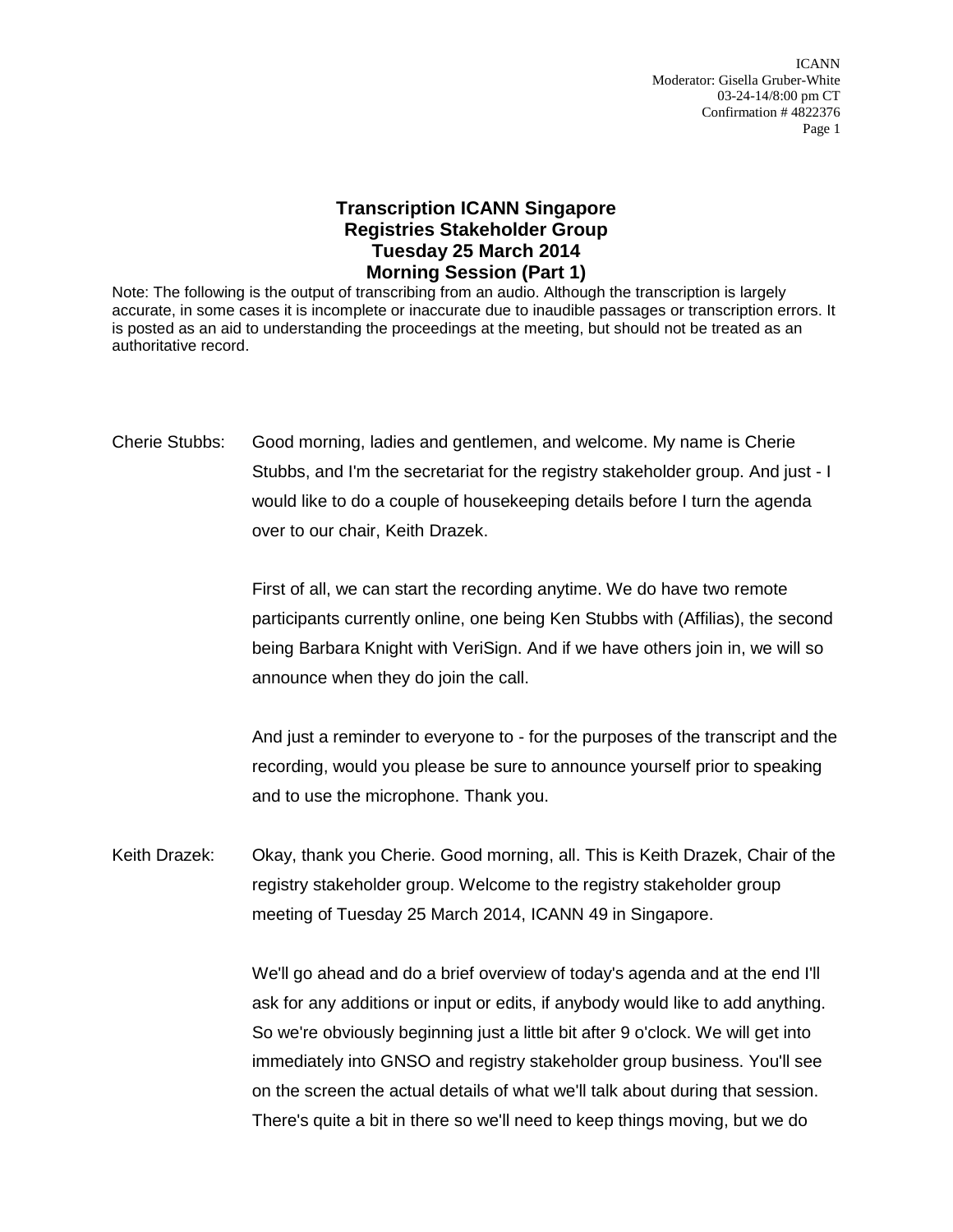have a little bit of overflow capacity in some of the later afternoon sessions, including our working lunch.

We'll take a break as planned at 10:30 for 15 minutes, at which time we'll get into ICANN updates and new gTLD process developments. We'll have ICANN staff joining us for that. (Cyrus) is going to join us at 12:15 over the lunch. He won't be here for the 10:45 session, but he will be participating with us today. So (Christa) and (Francisco) will join for the 10:45 session. We'll have our working lunch at noon.

Following that, we will move into the registry stakeholder group meeting with the ICANN board, and you'll see in the agendas online and in front of us that there are four items identified for discussion with the board. I'll read those now so folks can start thinking about any particular comments or input that you'd like to make.

The first is experience with the global domains divisions, and Brett and Jacob are going to lead that discussion. Financial accountability. Paul Diaz and Chuck Gomes will lead that discussion. Internet governance updates and the multi-stakeholder model, implications for contracted parties. Obviously there's been a lot of development and discussion around the NTIA announcement regarding IANA.

There is the upcoming Brazil meeting, the (unintelligible) Brazil meeting, with regard to Internet governance, and internal ICANN CCWG on Internet governance that we can provide an update on there. But those are - I think it's going to be a little bit more of a broad discussion with the board in that area. And then fourth, is protection of IGO acronyms, and Jeff is going to lead that one for us. Now this is the topic that came up with regard to the letter that was sort of issued by the board, the IGO acronyms issue.

Jeff Neuman: So I'm going to lead this is the board discussion?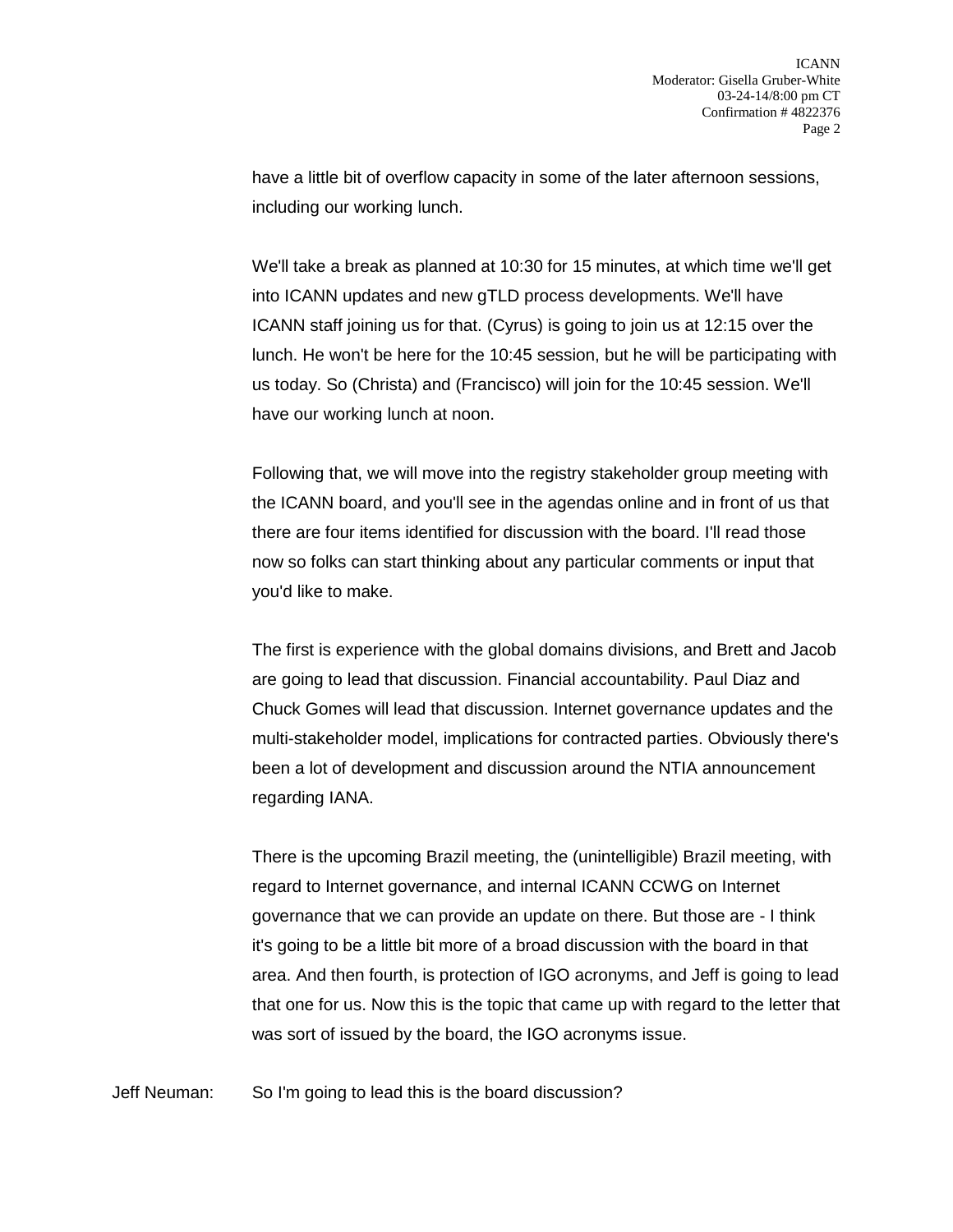- Keith Drazek: Is that all right?
- Jeff Neuman: Yes it's okay.
- Keith Drazek: You were the one that brought it up on the list so you that was your means of volunteering.
- Jeff Neuman: Okay.

Jonathan Robinson: I mean Jeff do you want to do this still? Do you think it was covered in the GNSO council? Do you think it - I mean we brought this up. We had a pretty substantive discussion with the council. I mean, you'll recall that...

- Jeff Neuman: I think this issue significantly affects registries, so I think we do need to kind of hammer it home, yes.
- Keith Drazek: So Jonathan, Jeff I think as you said this has been addressed in other fora, so it may be that we don't need to sort of go into a lot of detail or belabor the point, but just to reinforce that this is a concern.
- Jonathan Robinson: Yes that's fine with me. I don't I just want to say A, is it on the agenda, and B, how much time do we spend on it. But yes, I'm not trying to sweep it under the carpet or anything, just checking relative to that whether it was still necessary to be there. So.
- Keith Drazek: Okay. And that's an open question for the whole room. Chuck, I see your hand. Go ahead.
- Chuck Gomes: Thanks, Keith. Chuck Gomes. Some of you may or know, or may not know, that I ran into Cherine [Chalaby] over the weekend at the fitness center, and so I took advantage of the opportunity to question him on this. And at the time, he didn't really - couldn't really answer my question with regard to the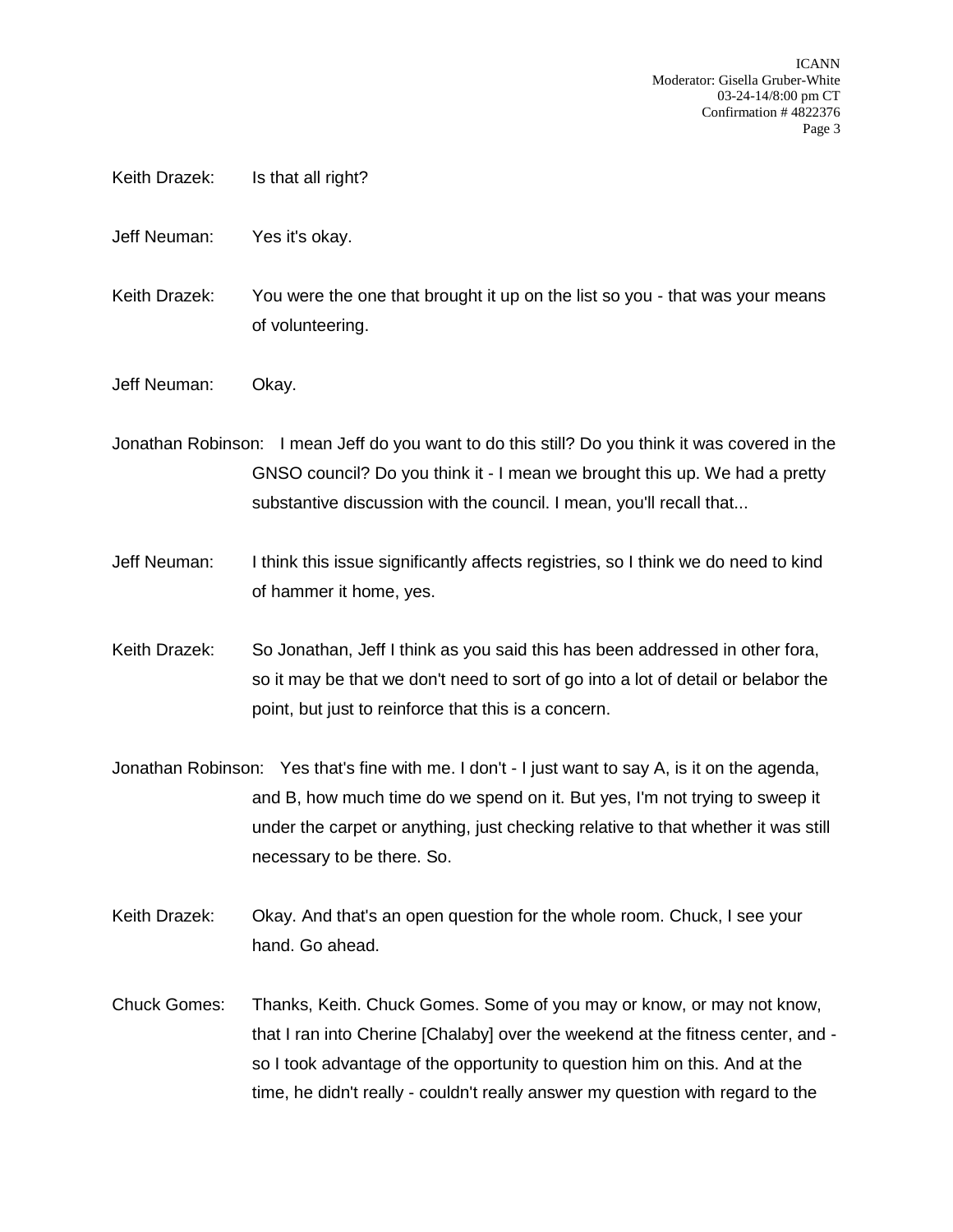one that we were debating on list whether it included sunrise or not, and so and what the definition of eligible meant as far as eligible IGOs.

And so he followed up with me later, a couple days later, just one on one, and his understanding is that eligible just means like others of you observed was probably the case, whatever eligible IGOs are in the guidebook right now. So there was no additional differentiation on that. He also said it was his understanding it included sunrise. And so I just wanted to pass that on because we had questioned and thought we might need some clarity on that, not that that affects at all what Jeff was going to lead in there, but I just wanted to make sure you had that information.

Keith Drazek: Okay thanks very much, Chuck. I think Cherie is probably going to start staggering his workout times now. So thank you for that.

> So let me just run very quickly through the rest of the agenda at a high level and then we'll get back to some additional housekeeping. So that was the meeting with the ICANN board which was from 1 to 2 o'clock. That will be in the boardroom. At 2:15 we'll have a follow-up session here internally discussing the discussions with the board, reviewing the discussions with the board. At 2:30 we'll have DNA, or domain name association, from Kurt Pritz. At 2:45, new gTLD process developments. Actually Cherie, we need to update that, correct? Because (Cyrus) is coming in at 12:15, correct? So we have a little bit of space on our agenda for other business at 2:45.

Three pm wrap up, 3:50 break, and then at 4 o'clock we'll go to our - actually I take that back. The registrars are coming to us today, so we will have our joint session, registry and registrar stakeholder group session, in this room. We'll want to make sure that there's space at the table for our registrar customers. And there are, you know, three items that we've got on the list to discuss with them. NomCom will give us an update at that time, a joint update. We'll talk about the strategy panels and GNSO council issues and motions and any other business. If there's anything folks would like to discuss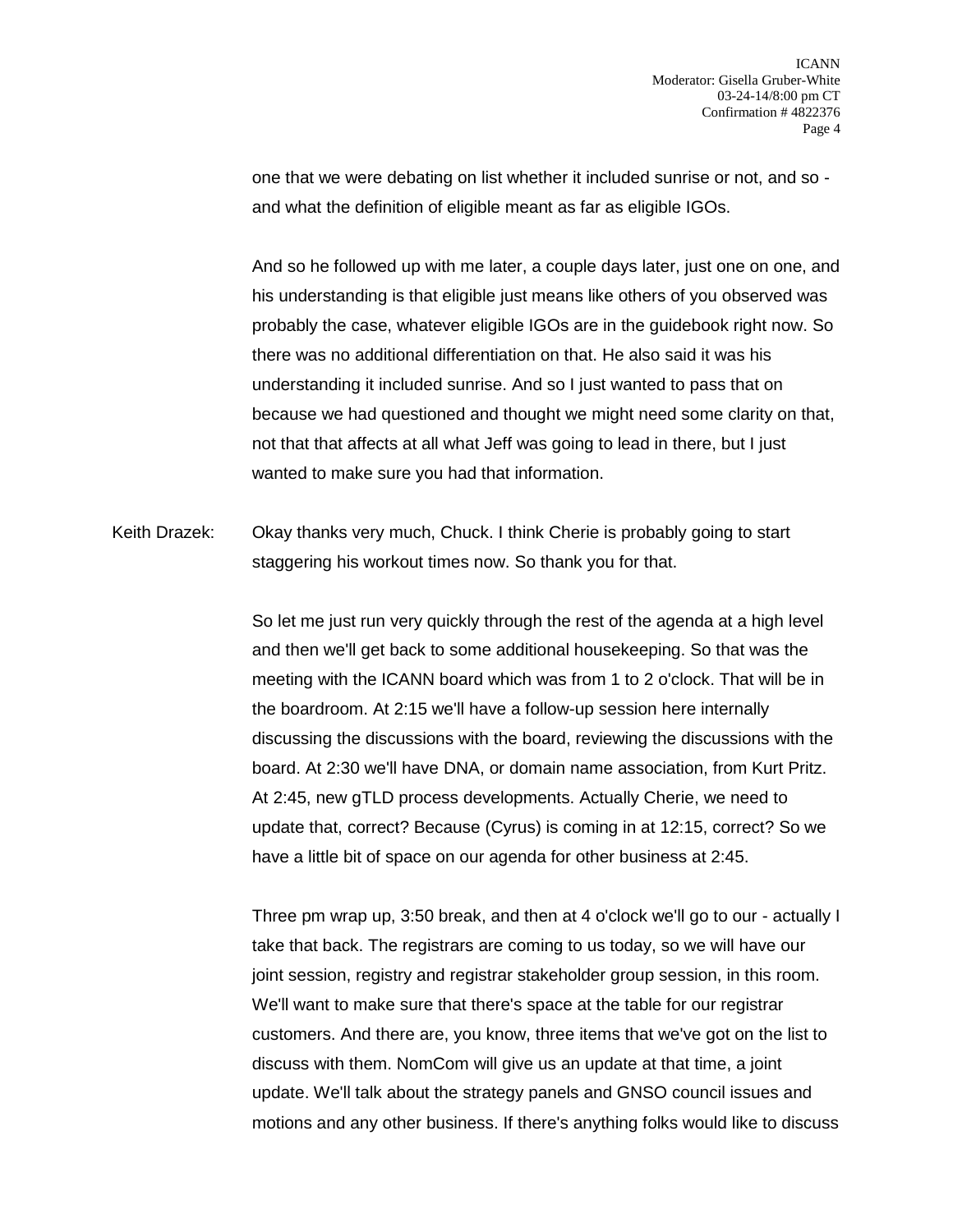with the registrars, you know, let me know and we can certainly add it to the list. Okay?

So that is a quick overview of the agenda. Let me pause here to see if there's any proposed additions or edits anybody would like to suggest. (Donna)?

- Donna Austin: I just have a question. Was (Akram) invited to attend today at 12?
- Keith Drazek: (Akram) was invited to attend, and I actually spoke to (Akram). We heard that he was not available, so I approached him directly and he said that because it's stakeholder group day and the board is meeting with the entire community, that the board wanted him with the board throughout the day. So he sends his regrets, but basically the response was he couldn't come to our session today. He will be in the session with the board, our session with the board, but that he was unavailable to spend a significant amount of time, or any time, with us in our session today because he had other obligations to the board. So, good question.
- (Donna): Can I have a follow up?
- Keith Drazek: (Donna), go ahead.
- (Donna): When was the last time he actually attended one of these meetings?
- Keith Drazek: I can't answer that. I don't know. Cherie, go ahead.
- Cherie Stubbs: Ken Stubbs has his hand up in Adobe, so.
- Keith Drazek: Oh thank you.
- Cherie Stubbs: I think it was in Durban that (Akram) attended. Thank you.
- Keith Drazek: Okay let's go to Ken in remote. Welcome, Ken.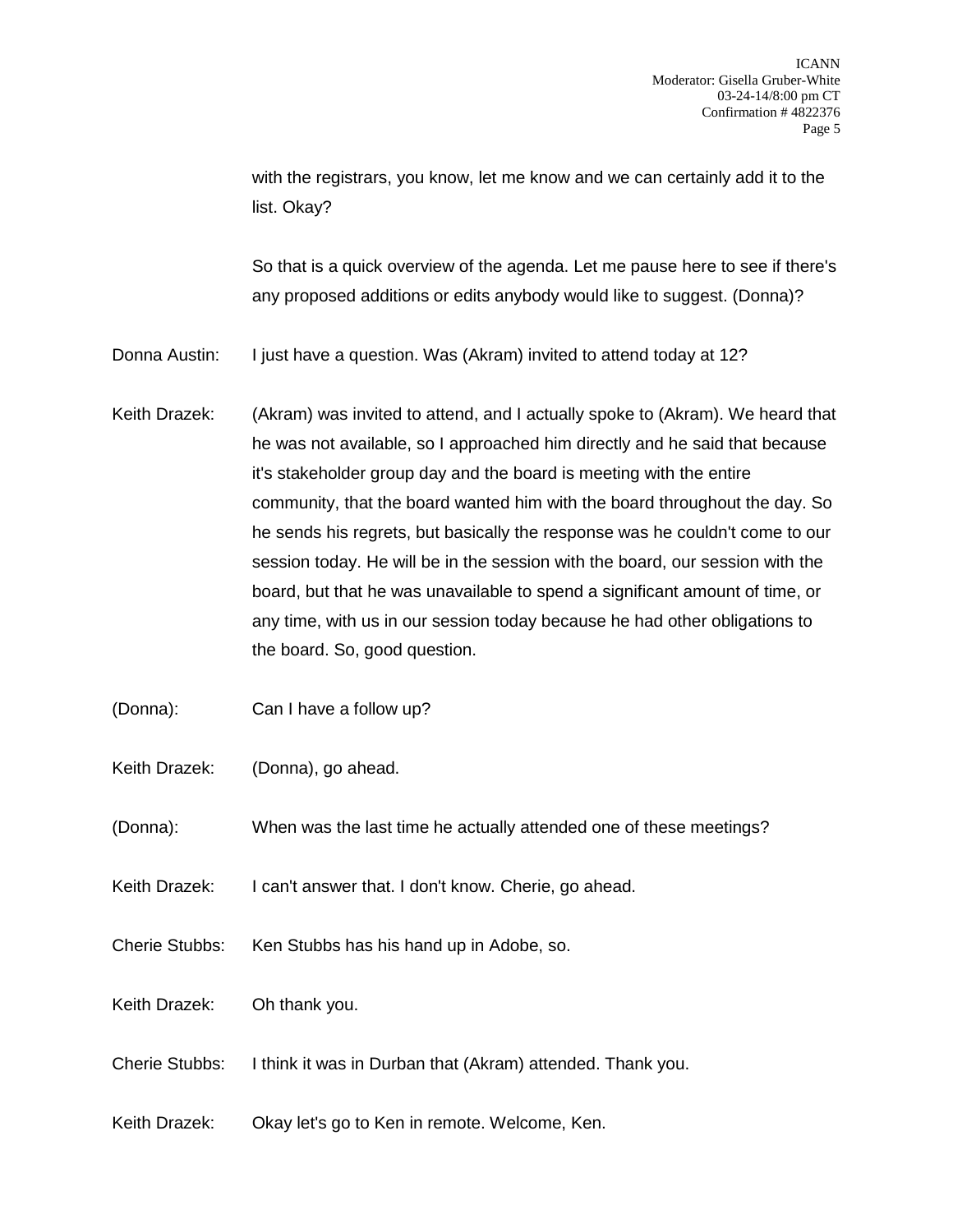ICANN Moderator: Gisella Gruber-White 03-24-14/8:00 pm CT Confirmation # 4822376 Page 6

Ken Stubbs: Thank you. I hope you can hear me all right, Keith. I'll start out by asking that.

Keith Drazek: Yes. Yes, we can, Ken. Thank you.

Ken Stubbs: Okay fine. This situation with (Akram) dovetails perfectly into an additional agenda I'd like to talk - us to consider discussion with registrars, and that is enhancing communication between the contracted parties and the GDD (Global Domains Division). We have some serious issues that we need to really discuss on both sides that we need to present to the GDD. I think it would be a good idea if we couldn't put together some sort of group with the registrars and schedule some sort of a meeting or conference with (Akram) because it has been a continuing issue enhancing the communications.

> We all know what we're talking about. Things happen at the very last minute. Nobody gives us any advanced notice. There's really an awful lot of things that could be brought up. I'm sure the NTAG would be more than happy to participate in this. It's difficult to talk about this with (Akram) in front of the board. It feels a little self-conscious about calling him out, and it's really as far as I'm concerned an issue between the generic names division and the people that they service.

> So if that makes sense to anybody, if everybody's real happy with the communications they're getting from the GDD then we don't need to take this any further, but I know an awful lot of registrars that are very upset. Thank you.

Keith Drazek: All right thanks very much, Ken. I think you raised some good points. (Cyrus) will be here with us for some time today so I recommend any issues that we would have wanted to raise with (Akram) we make sure that we raise with (Cyrus) and again at the board session, and just to basically use (Cyrus) as a conduit to (Akram) today. I think that's the most appropriate thing for now. I mean yes we would love to have (Akram) with us so we can engage directly. I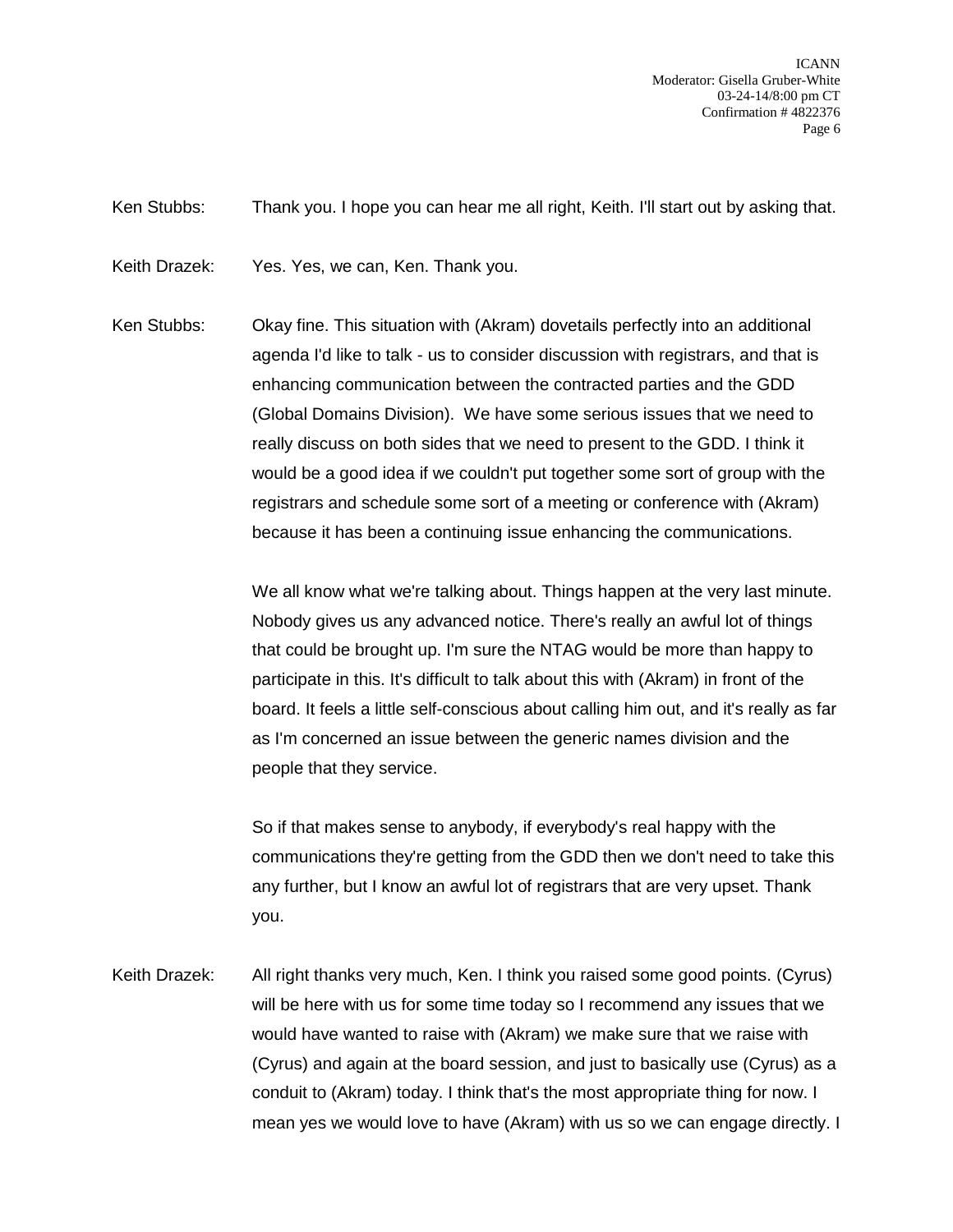agree that perhaps another session at another time dedicated to the issue would be highly appropriate, but let's not miss the opportunity to express our concerns or views or questions to (Cyrus) when we have him.

Okay any other additions or questions for the agenda before we get back to a couple of, I'm sorry, housekeeping issues. Okay I don't see any hands so let me go back then to two things, one to acknowledge the new registry stakeholder group members that we've added since our last meeting in Buenos Aires, and forgive me if I've missed any here. Cherie and I put our heads together and think we have the list, but if not, feel free to speak up. But (Famous Four Media), (Plan B), (Funto 2012), (Right Side Registry) and (Club Domains). So welcome to all of you, and anyone else I missed, please speak up.

Did I miss anybody? Okay. Great. Let's move on then. I'd like to now do some introductions of the ExCom, the registry stakeholder ExCom and the NTAG ExCom, rather than going around and making, you know, having 39 folks introduce themselves. Let's limit it to the ExCom's today. So again I'm Keith Drazek, Chair of the registry group.

Paul Diaz: And I'm Paul Diaz from Public Interest Registry, alternate chair.

Jonathan Robinson: Jonathan Robinson, councilor from the stakeholder group and council chair.

Ching Chiao Ching Chiao, DotAsia, council representative.

Michael Palage: Mike Palage, treasurer.

Brett Fausett: Brett Fausett, GNSO councilor.

Jacob Malthouse: Jacob Malthouse, NTAG chair.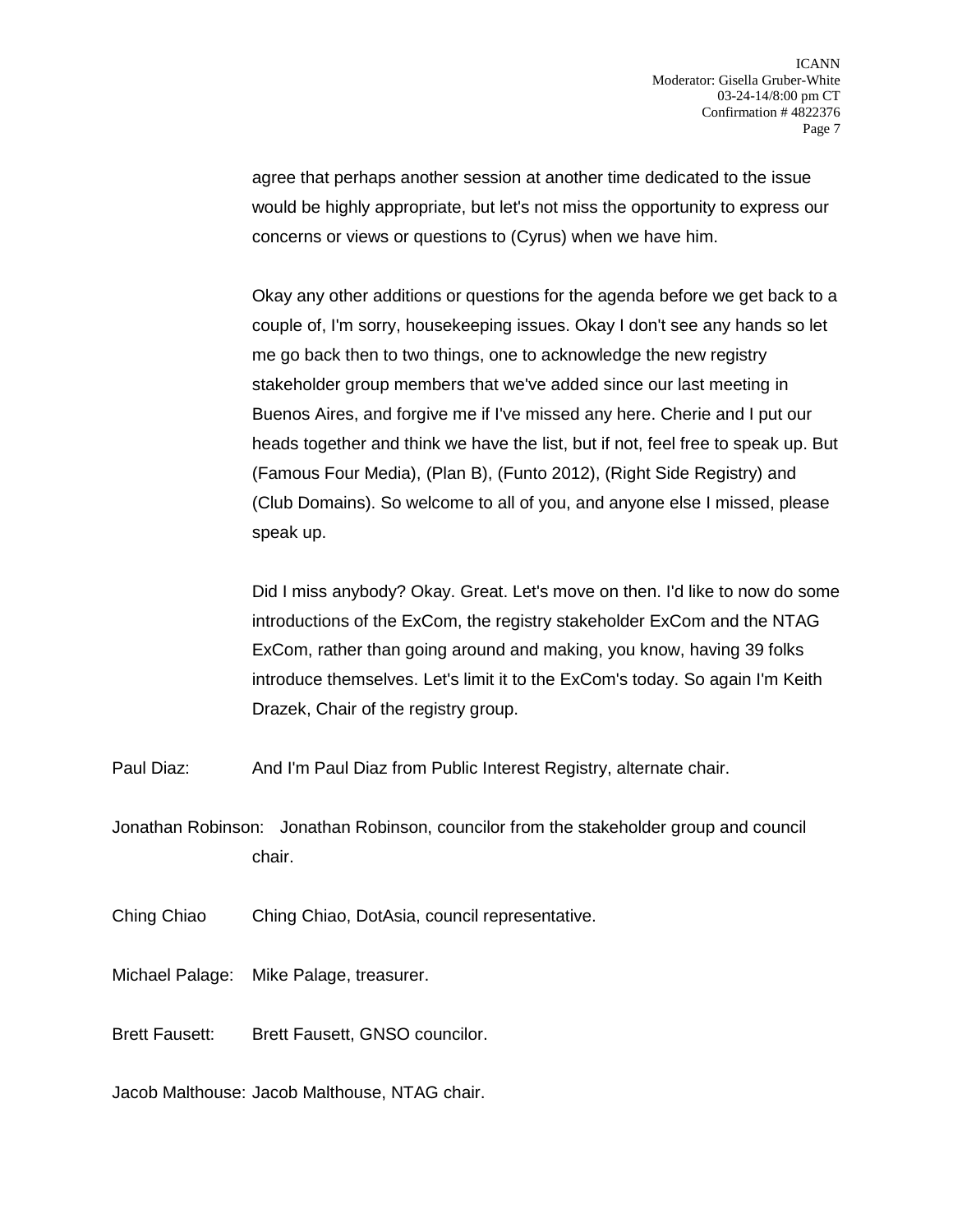ICANN Moderator: Gisella Gruber-White 03-24-14/8:00 pm CT Confirmation # 4822376 Page 8

Reg Levy: Reg Levy, NTAG treasurer.

Andrew Merriam: Andrew Merriam, NTAG secretary.

- Keith Drazek: Okay thank you very much. And Chuck, I was actually going to get to you now. We have some visitors, some guests, with us today. And if I could ask you to introduce them and welcome them.
- Chuck Gomes: Thanks, Keith. As some of you know and some of you may not, DotAsia for several years now has been sponsoring a program where they bring in students to the ICANN meetings to introduce them to the ICANN world and what's going on in this world. And so he enlists mentors. Some of you have served in that capacity in other times I think, and I'm one of those mentors.

And sitting to my right here is their leader, (Wilson). (Wilson)'s from Hong Kong. Welcome, (Wilson). And next to him is (Lucy) from Armenia, and (Rohan) from India, although he's studying in Japan, and (Kiki) from Japan. So they're going to be observing today. If you see me sneaking over to them it might to be clarify something, and I'll try and be real quiet and discreet. And they're going to write their questions down during the day so I can answer them later, but welcome guys.

Keith Drazek: Okay thank you. So thank you, Chuck, and welcome to our guests. It's an honor for us to have you here with us today. So please feel free to ask questions and if there's something that comes up even during our discussions where you'd like to approach the microphone, feel free to do that. We're very inclusive and would welcome any input.

Cherie Stubbs: Keith?

Keith Drazek: Yes, Cherie. Go ahead.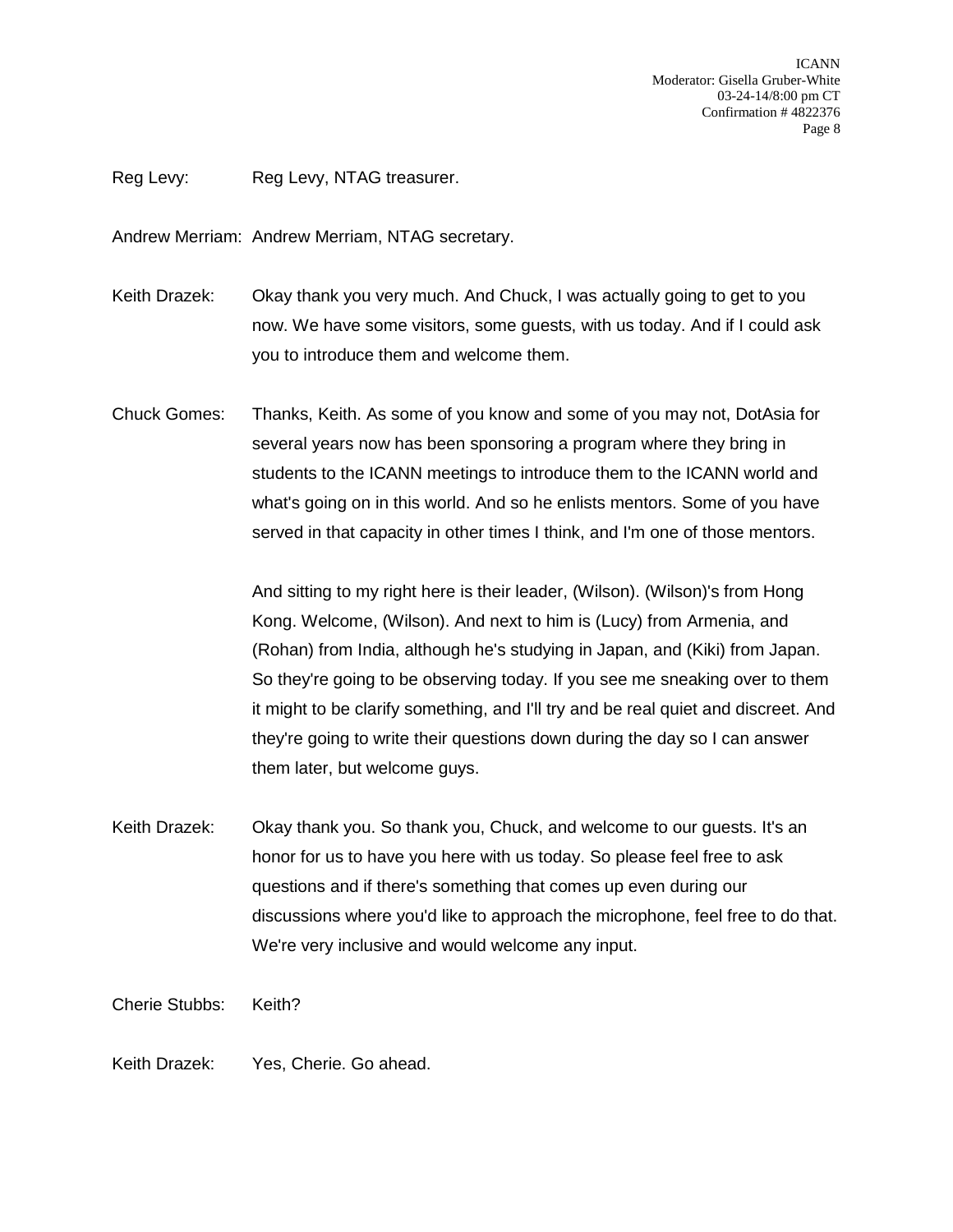- Cherie Stubbs: Excuse me before going on. This is Cherie. I just wanted to announce that Carolyn Hoover, DotCoop, is participating remotely and (Rueben Skol) also is participating remotely and introduced himself on Adobe. He is the vice-chair of NTAG.
- Keith Drazek: Great. Thanks very much, Cherie, and welcome to our colleagues on Adobe and on the phone. And Cherie, I'll look to you to make sure I'm not missing any hands that are raised, so thank you, and Elisa.

Okay let's get into our stakeholder group GNSO and registry stakeholder group business now then. And the first item on the agenda is an evolution working group update. And with that I'll hand it over to Philip Sheppard. Thanks, Philip.

Philip Sheppard: Keith, thank you very much. So my name is Philip Sheppard and I'm director general of the brand registry group which is the group trying to consolidate the various stock brand applicants. The evolution working group is ongoing since September. We met very regularly ever since. Just a quick reminder of what our charter was about, what I'm trying to reference were first of all we were looking at understanding what the existing charter of the stakeholder group is seeing.

> We then look to the needs both of current members and future members of the registry stakeholder group, and we looked at those needs both as individual organizations who might want to join but also the concept of groups of those organizations that might want to join. And having looked at those needs, our job was then to compare that to the existing charter and recommend certain amendments that might be needed to be made to that charter.

> We divided our work into two groups. The first was the slightly easier task of looking at the existing charter and asking ourselves a question, and it's going to move from a relatively small group to a much larger group (unintelligible)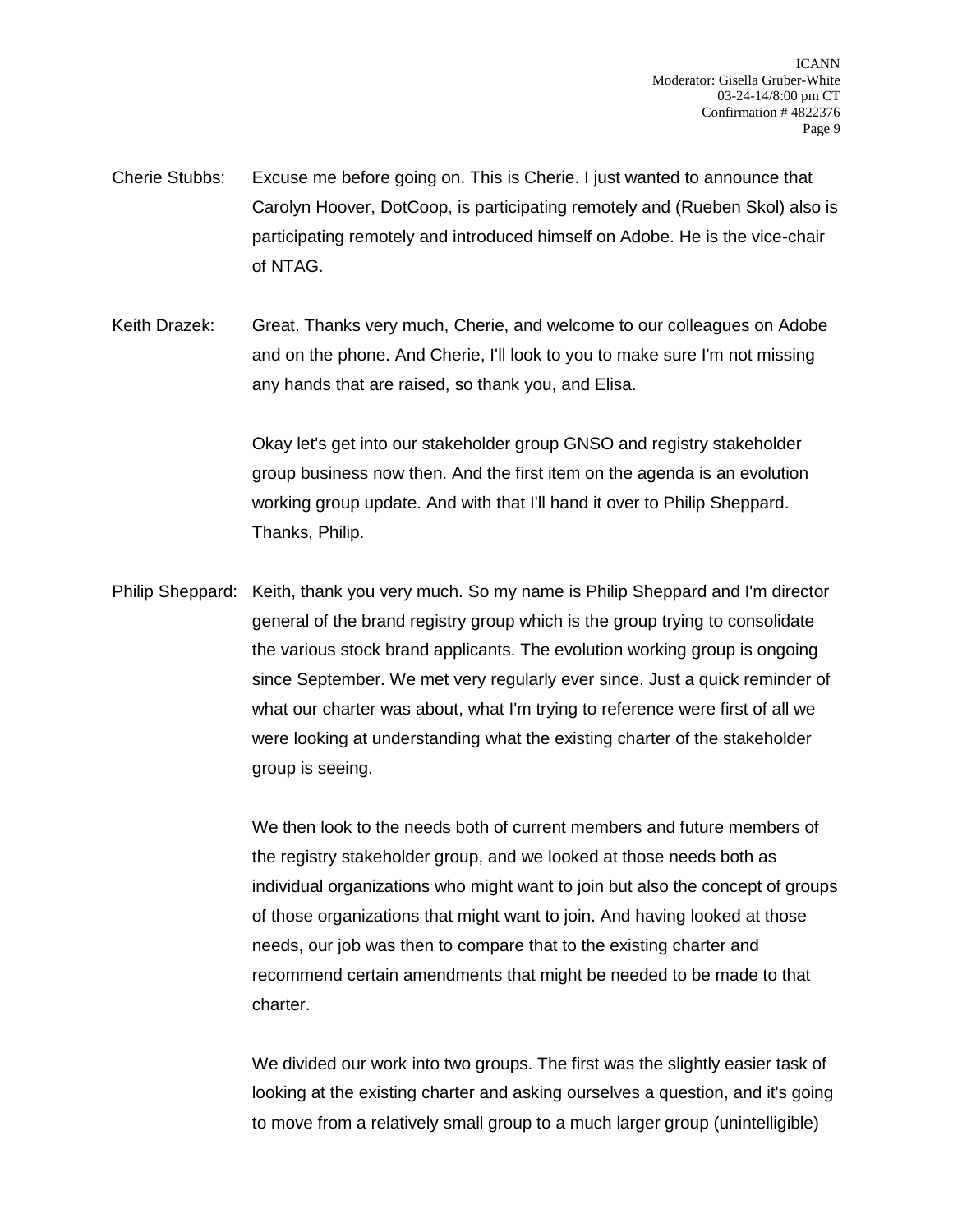charter simply as a result of that change of numbers of people who have actually been members of the group. And the answer to that question was yes there were. We made a number of recommendations. Of that, a summary of that was sent to the executive committee here recently and additional language of what those were.

They were five recommendations altogether. One was do with the definition of members, of active members and what that meant. Second was to do with the interest groups and the likes interest groups have. We made a suggestion to change the language for what the rights of observer groups and interest groups were to be similar. The third recommendation was due to the terms of the officers and suggesting they could be reduced as there have been more people available to fill those roles, and an associated recommendation that one term limits. And finally a suggestion of changing quorum, recognizing that the quorum for that vote is likely to be more challenging as an organization grows and that should get smaller.

And what we have done recently is turn those sort of top line recommendations and we've actually put some suggestive wording for the charter on that. And that will also be transmitted to you in a final report, which we're probably planning on doing after the next couple of meetings or so. So that's the first chunk of work we're doing, just looking for recommendations about the growing size of the organization.

And more recently, we've been talking about the much more challenging question of different needs of different types of organizations joining. And that's relevant of course to the members of this evolution working group who are both current members of the stakeholder group but also future members such as the dot brands and the dot geos in particular and the various representatives from those within the evolution working group.

And what did on our work was look at theoretical options as to how different structures might be then looked at some of those options and decided what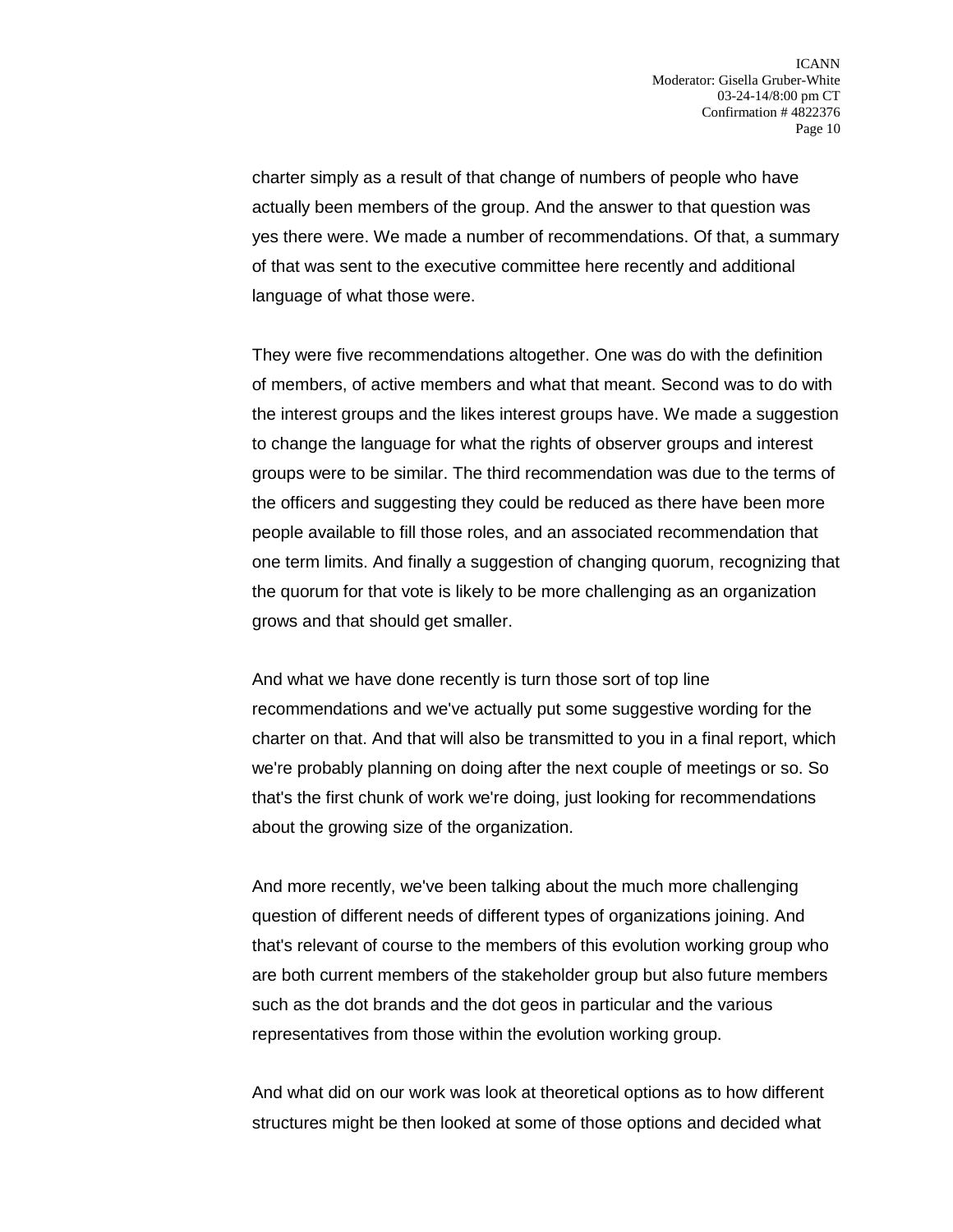the most favorable may be just to look at it further to understand what that might mean. And we ended up really looking at three particular options.

One is a status quo with the possibility of interest groups within the stakeholder group. The second is a constituency model, and we looked at a model based on the one that operates within the commercial stakeholder group so you would have three or four or however many constituencies you wanted, obviously the birds of a feather groups and how that might look.

And the third was something slightly outside of the box in terms of current GNSO thinking, and that's just looking at the way that you might have a structure that either individual organizations or groups would join. And in our discussions we tried to make a list of the pros and cons of all of those, and so the full detail will be in the report. But what I think came out of that was an interesting set of discussions that we found there was common ground on some issues, certainly things that we were trying to achieve.

And in fact I think that will be list in the caption in the following statement and that we agreed that certainly one of our goals was in order to benefit from a structure that's simultaneously relevant. Of course members are recognizing diversity of the members and facilitating the most efficient means of policy development, and having agreed I think on that goal we're looking at the different structures.

And that is where I think there was some disagreement within the group, certainly with those representing the current stakeholder group members favored the existing single grouping status quo. Those representing dot brands and dot geos saw themselves forming into non-for-profit associations that exist outside of the GNSO would favor options of the type that they can join as a group as opposed to as individual organizations. And we discussed I said looking at that.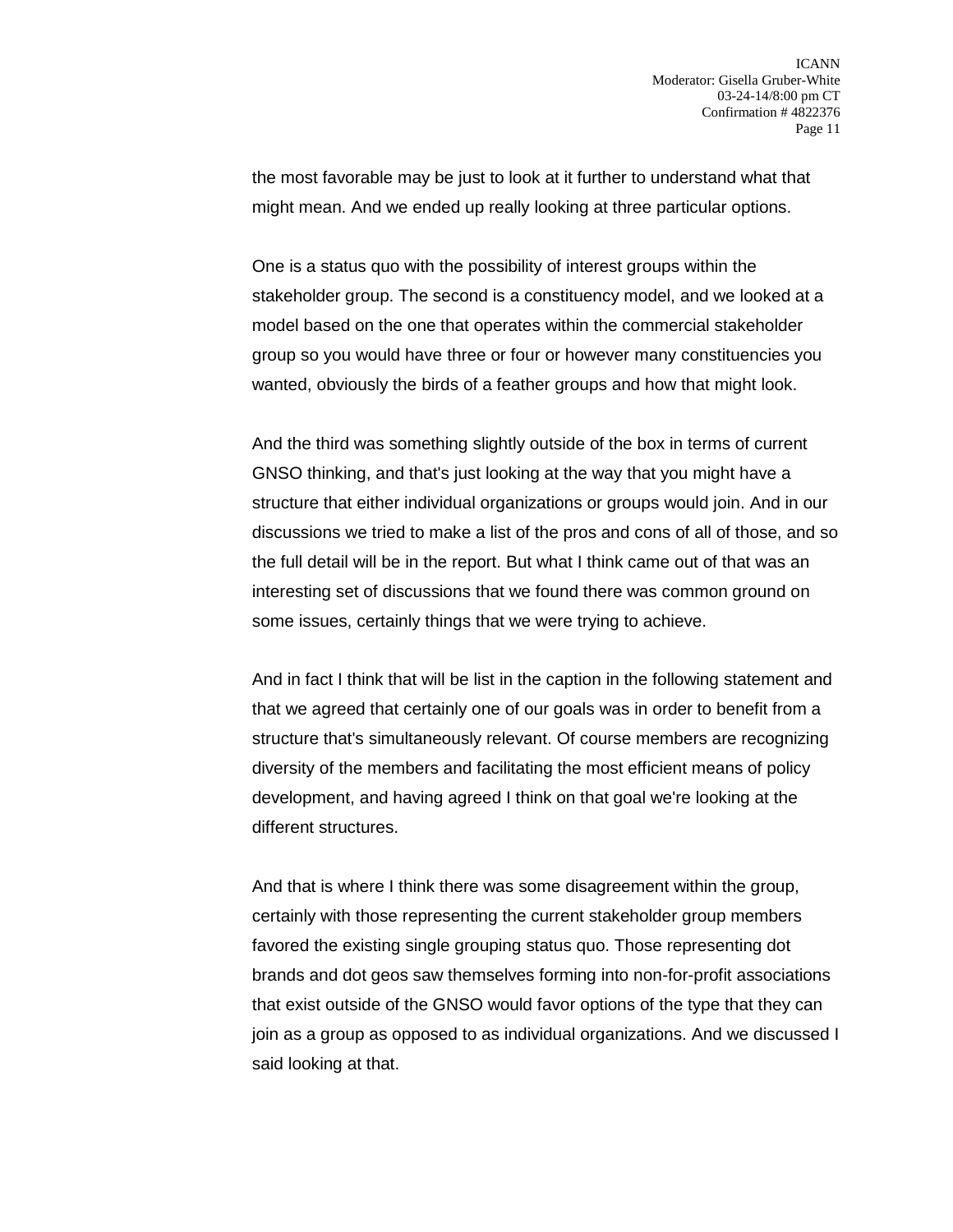One of those options constituency model you might envisage you could have generics and community constituency dot brands, constituency dot geos constituency . And yesterday in fact just at the meeting here, we looked at this model where you might have both - you might have a stakeholder group which would have both the group members and individual members and just trying to understand the pros and cons of that. And I think we are - what we'll present to you finally is a list of those pros and cons so that further board discussion can be had on that.

But I think certainly in the meeting that we had yesterday a couple of interesting things came out of that, one of which is that the nature of this group, which is always being virtually 100% inclusive of the registries and therefore involve a unique within the GNSO because most other groups every other group is not, that is also going to change.

And it's very likely that not every new registry will wish to join the registry stakeholder group. If we do nothing about it, it's very likely that even if you had a facility whereby some groups would join, you might have people who want to join individually and also as part of those groups, so the whole nature of what the stakeholders want and how they might want to interact is going to change.

And of course that then relates to the whole discussion with GNSO review which is coming up and the fact that certainly taking the example of the dot brands, at the moment at least two of my members who are active in the business stakeholder group and the business constituency group, all my member are members of associations which are members of the BC or the IPC.

All my members have contracted with suppliers for their backend providers who are company members of the registry stakeholder group. So the whole set of relationships between us is radically changing and I think that anything that we look at and recommend in terms of changes within the stakeholder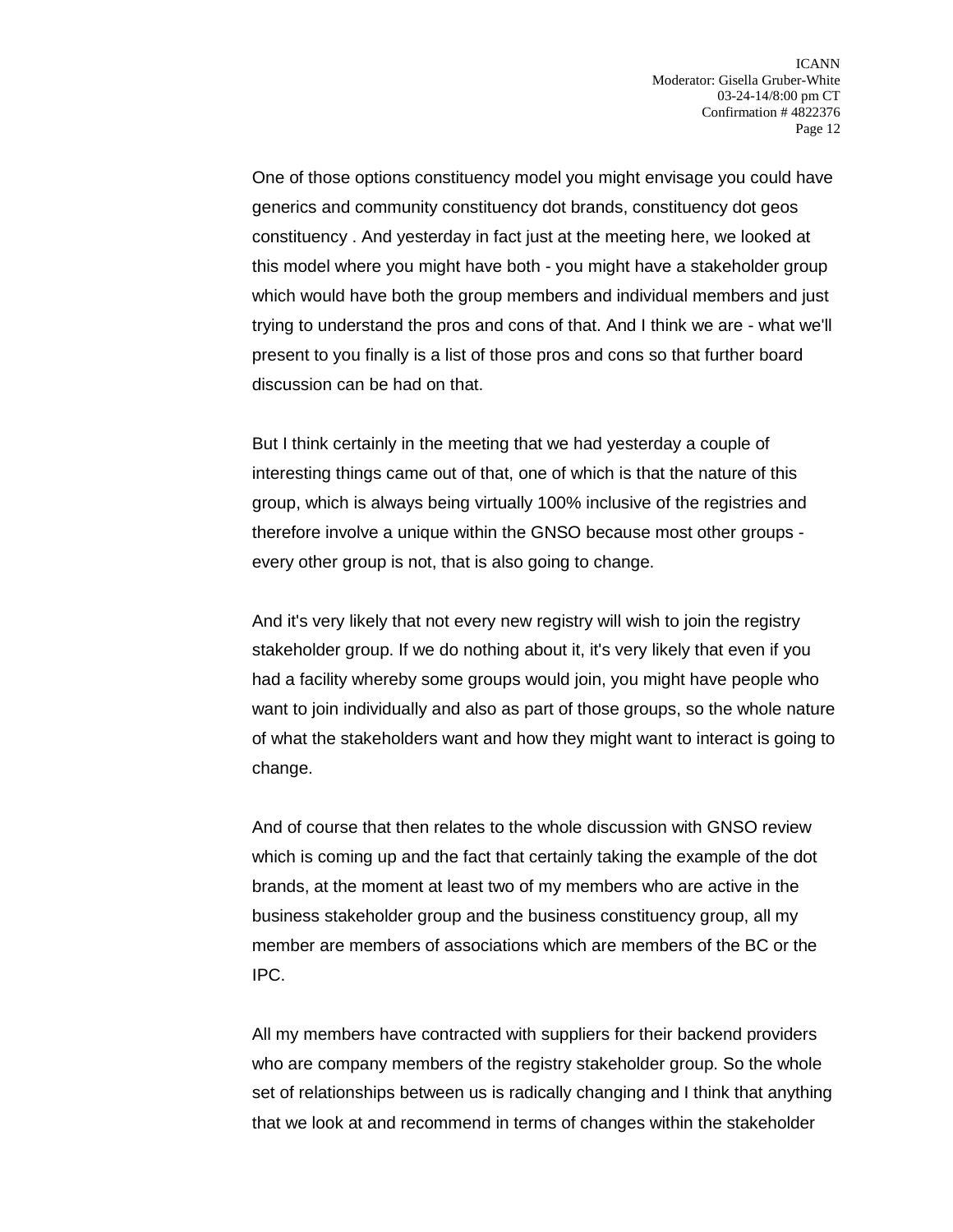group needs to be looked at I think in the light of the GNSO review coming up. And with that, I shall end. Thank you.

Keith Drazek: Thanks very much, Philip. And thank you for all the work and effort that you and the working group have put into this. So I'd like to open it up now for any other contributions or questions, contributions from other members of the working group and any questions for Philip at this point. Okay I don't see any. So Philip, thanks very much. I look forward to the continued work and effort.

> We are now going to make a minor adjustment to the agenda. Don Blumenthal, sitting to my left, is going to give us an update. He has a conflict and will need to leave at 9:50, so we're going to move him up in the agenda to provide a Whois update and then we'll get back to the original agenda, back to Ken and the budget review. Okay, so Don over to you.

Don Blumenthal: Okay appreciate it. I didn't realize I was getting special status like that. I think I've been working on Whois issues for longer than I care to admit, and there are a couple of things going on right now. I'm chair of the PDP working group on the proxy privacy accreditation issues effort that came out of the 2013 RAA.

> Briefly for those who haven't followed it, the RAA pretty much bakes the accreditation concept into the system for the first time, and we've been assigned to come up with policy guidelines on how accreditation will work. We're relatively early in the process, and we're right now we don't think we'll have a final report out for another year.

But we're looking at such issues as whether there should be criteria for having privacy or proxy registrations, whether there should a difference in how they treated, if there should be different rules for relay and reveal as opposed to what a registrar has to do. So it's quite a wide variety of issues. At this point we're just, like I said, in the very early stages, working out some of the core issues on whether privacy and proxy should be treated differently.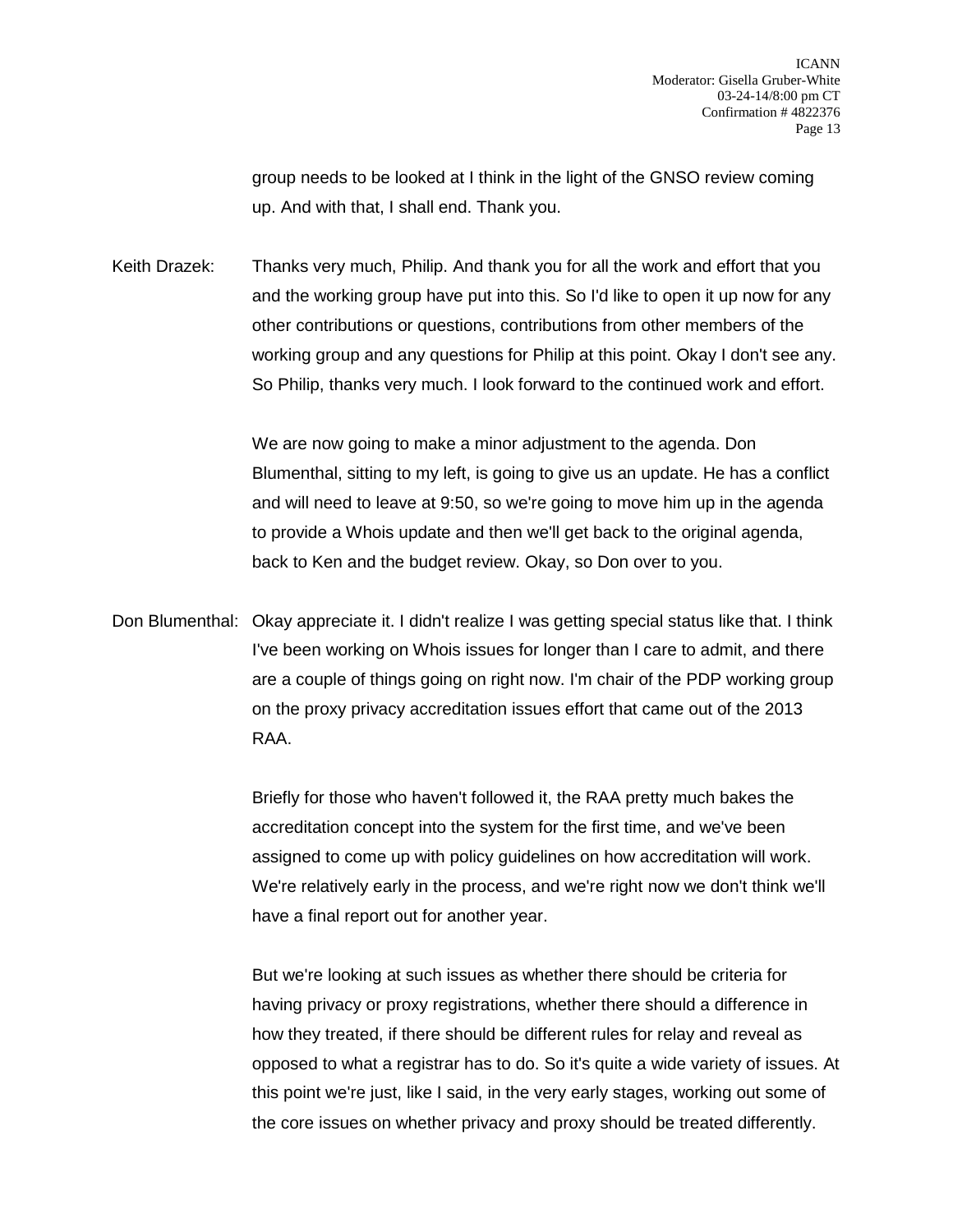We have a meeting, a public meeting, 9 to 10:30 on Thursday and really encourage people to attend if you want to see what we're doing, but more importantly if you have thoughts to contribute, we're going to make sure to put time aside for comments. The interesting thing about this group, as you might imagine, is that the battle lines were drawn early, and the more we can get public discussion from people who aren't maybe so vested in some of the interest, the better we'll be. We've already specifically asked for some ccTLD representatives to come to see if they can give us perspective on their registry rules.

Should we see if there any questions?

- Brett Fausett: Thanks, Don. Brett Fausett. Thank you for doing all the work. I know it's going to be you talk about a year PDP, I know how much time you're going to put into that. You mentioned that the battle lines had been drawn early. Could you provide some additional clarity around sort of where the battle lines are and where the hot issues are?
- Keith Drazek: And Don, while you think about that -- this is Keith Drazek -- let me just add a little bit more information. I'm particularly interested in where the registrars, our customers, are and to understand whether there's any, you know, any space between registry and registrar on this issue in terms of the stakeholder groups, but certainly I think Brett's broader question is entirely appropriate as well.
- Don Blumenthal: I probably should have had coffee. Maybe battle lines wasn't the best term to use without thinking first. The privacy proxy to a large extent has to do with the issue of how public domain registration information is. And historically there have been conflicts. On the one side, privacy advocates who would expect or most clearly represented by the NCSG, on the other side the intellectual property community has always been heavily opposed to the hiding protect, whatever you want to call it, registration information.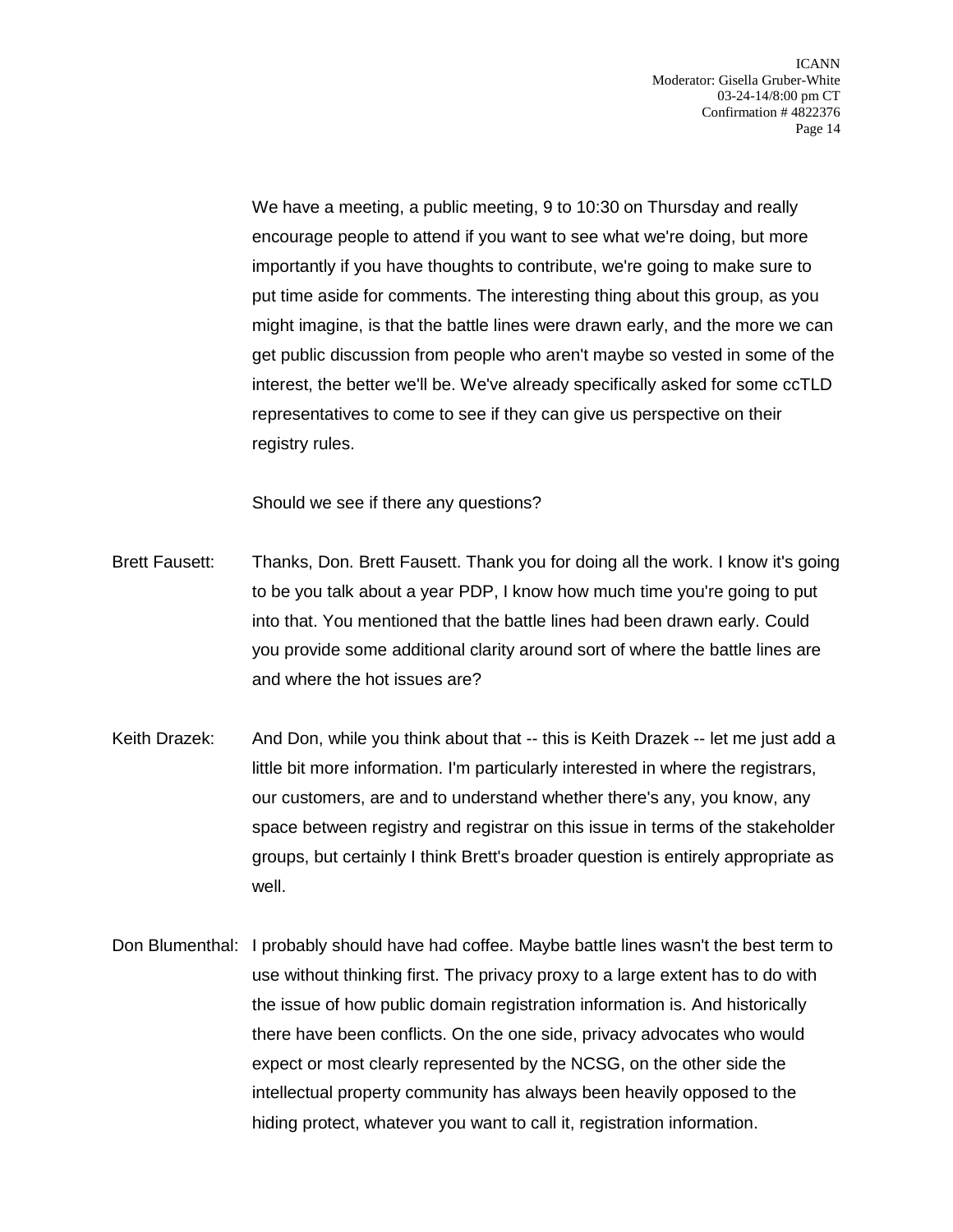And it's particularly - if you look at the membership list of the working group, you can see a clear effort to have a lot of representatives from both sides on the group. Law enforcement -- I'm a fugitive of that world -- also has always been active. And we mention that because for the first time, and I think this is a good thing, we have a member of the GAC on a PDP working group, (Gemma), and I'm not going to try any further, from state group Spanish government is active member. And it's been nice to have that hands-on contribution. Like I said, it's the first time I've encountered it.

It comes down to protection versus no protection, and that's a very, you know, that's truly oversimplified. And those things are already and will be servicing more in the issue of reveal and relay, particularly since the idea of whether privacy and proxy will exist is off the table, they will as of the agreement. Does that cover? Okay.

- Keith Drazek: Thanks, Don. I just want to see if there are any other questions or any other follow up. Chuck?
- Chuck Gomes: Don, Chuck Gomes speaking. Is it correct that to assume that the Spanish GAC rep is participating in her personal capacity? And secondly, is there any understanding that she will provide and liaison to the GAC?
- Don Blumenthal: To be honest I can only go on impression because we haven't discussed that specifically. (Gemma) is listed on the roster just with her own name, not as GAC, only with her Spanish government affiliation. But certainly the fact that she is a GAC representative is known to us and the fact that she is on the working party is known to at least a number of members of the GAC.

I'm going to be speaking to them, that's why I have to leave early, and she was on the e-mail circulation setting that meeting up. But we've never really talked are you representing the GAC or just a law enforcement government type perspective.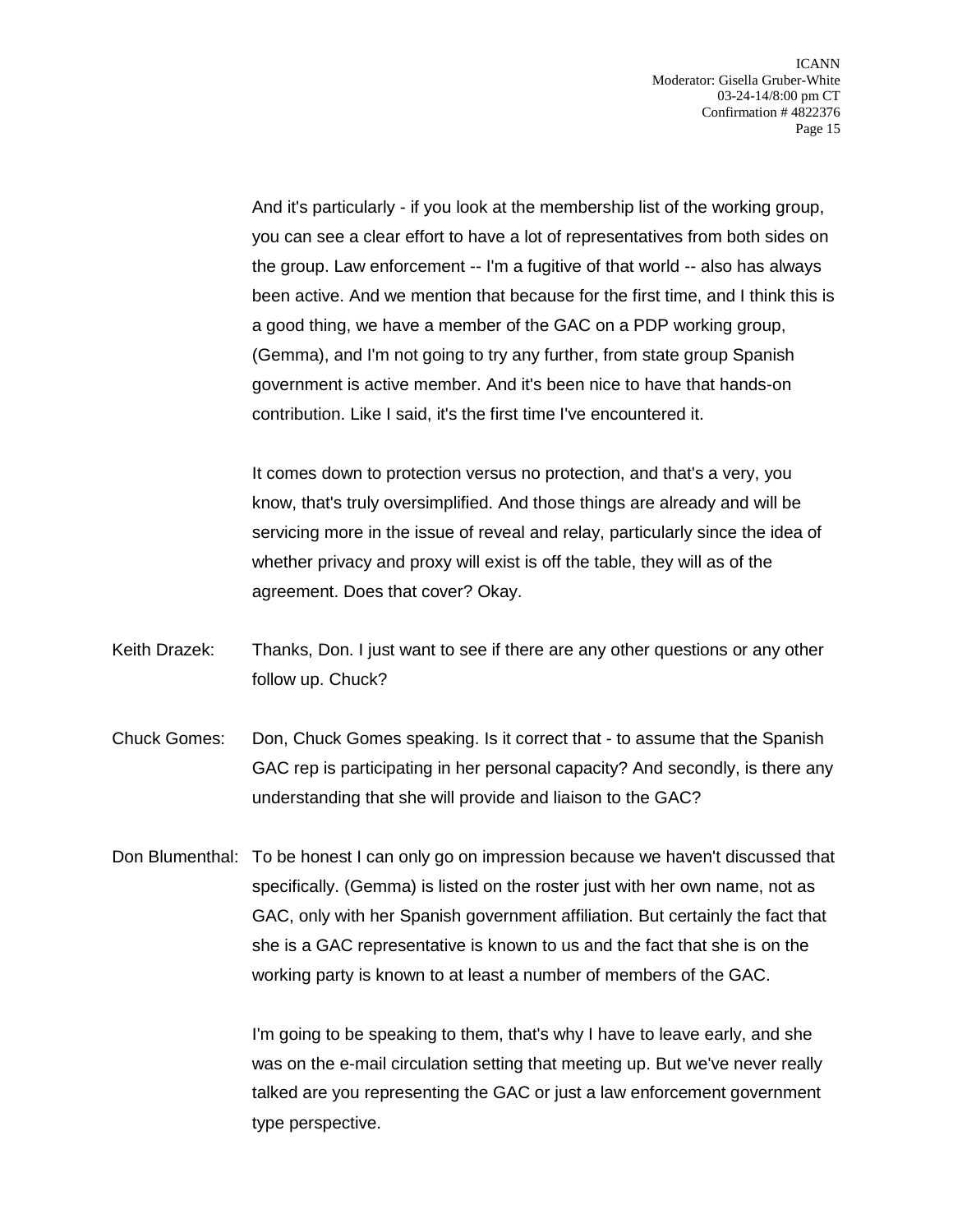ICANN Moderator: Gisella Gruber-White 03-24-14/8:00 pm CT Confirmation # 4822376 Page 16

Elizabeth Finberg:Good morning. Liz Finberg, PIR. Don, you mentioned that it really comes down to protection versus no protection. Do you envision any consideration of a tiered access approach?

- Don Blumenthal: I don't think that's going to be part of our discussions, no. That goes more to just basic Whois structure and access. The issues we're facing there will be privacy, there will be proxy services, and what criteria we will have to accredit them. The tiered access a separate issue and probably won't be under consideration by the EWG, it probably won't be feasible to have it all until the new protocol is in place. And there might be even be some recommendations on that from the ITEF by the end of the year, if not sooner.
- Keith Drazek: Okay. Thanks, Don. I think Chuck has a follow up. Go ahead.
- Chuck Gomes: Chuck Gomes. Sorry, I'll be brief. I wanted so that Don has this background, in the - often in the (unintelligible) working group we have a couple GAC members on the list, although I'm not sure that they participated much if at all, and we actually sent a letter to the GAC asking whether they would be willing - would it be proper to have these people serve at the liaison function for communications back and forth. We have yet to hear from the GAC on that, but one of - at least one of those individuals said they'd be willing to do that. That's just background for you as you're moving forward.
- Don Blumenthal: I appreciate it. When I see (Gemma) later today, I'll -- and I've never met her, just the usual phone call introductions -- I'll clarify that.
- Keith Drazek: Okay. Thanks, Chuck. Thank, Don. This is Keith. Just Don, a quick follow up. I apologize if I missed it, but are the registrars and the registries mostly aligned with regard to this issue, the registrars participating? I apologize if I missed that earlier.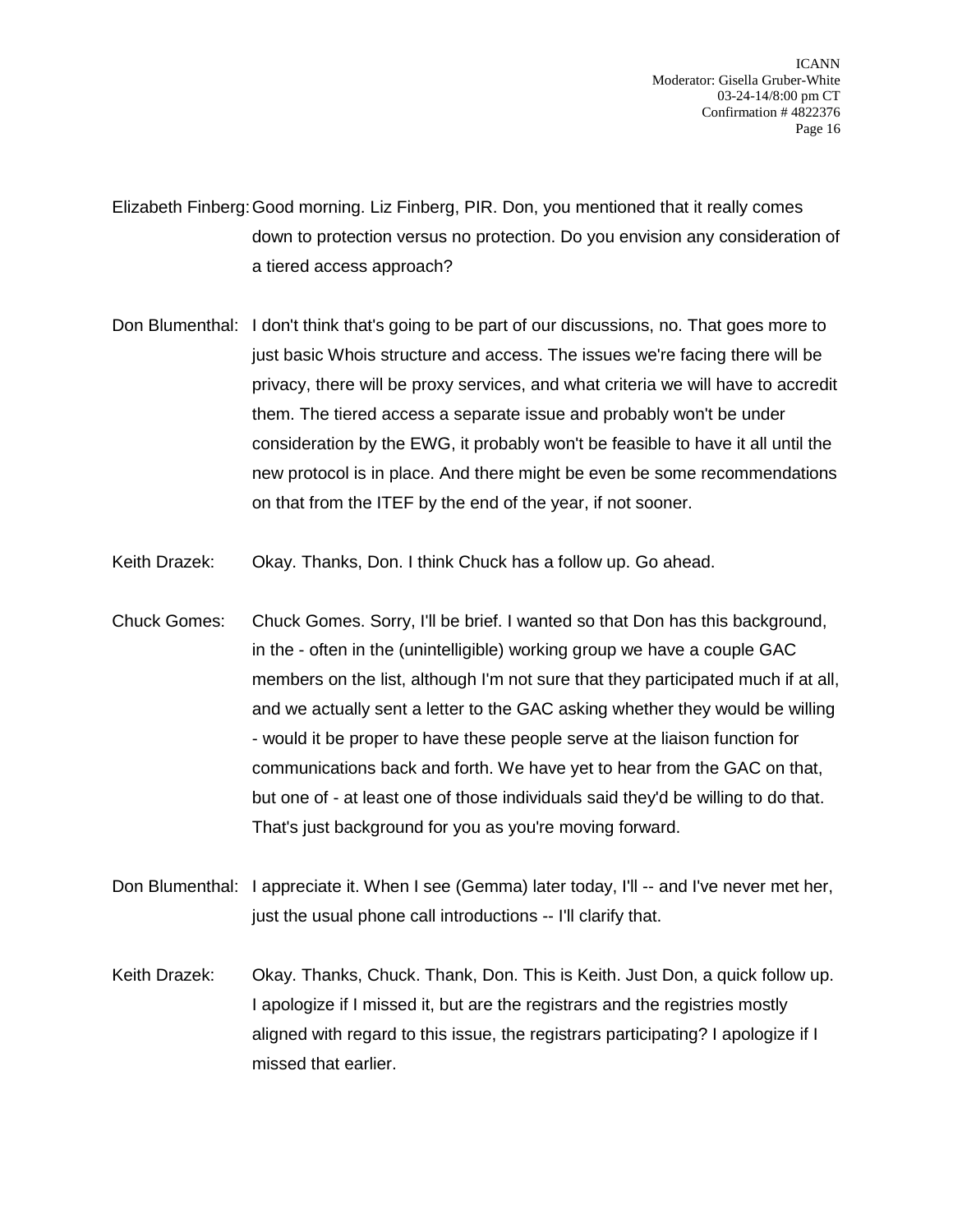Don Blumenthal: No, I was going to get your question once we finished these others. The registry, the registrars are very active. James Bladel, Michele Neylon, (Graham Bunton) from (Two Cows) is kind of a vice - one of my vice chairs. And I know I'm missing some others.

> We have some other registry representatives but for the most part, and it's one of the reasons I was asked to be chair, we're in kind of a non-engaged position for lack of a better term. It's important issues, but the folks that are most closely tied to whatever we come up with are the ones that are most vocal calls on the e-mail list.

- Keith Drazek: Okay. Thanks, Don. So it sounds as if I, you know, if I'm hearing you right that the registries could stand for some more contribution or participants volunteers on the group. In other words if there were folks in the room or anyone else who would be interested in participating and contributing that that would be welcome.
- Don Blumenthal: Oh absolutely. Yes, we if nothing else to balance the packing that I've seen from some other constituencies.
- Keith Drazek: Okay very good. Any other questions for Don? Don, any other updates for us?
- Don Blumenthal: Well recently there was a ICANN posted a request for comments. It's preparation issuing an RTF concerning Whois accuracy studies. That's how we resolved recognition to the Whois review team a couple years ago and then subsequent efforts. We kind of had some internal discussions on -- not discussions, just should we comment or not. And after talking to some people in Singapore, I think it's probably worthwhile for the registry stakeholder group to submit a comment.

This was posted - ICANN recently has been (unintelligible) by not posting right before meetings. That didn't go so well this time and there was a lot of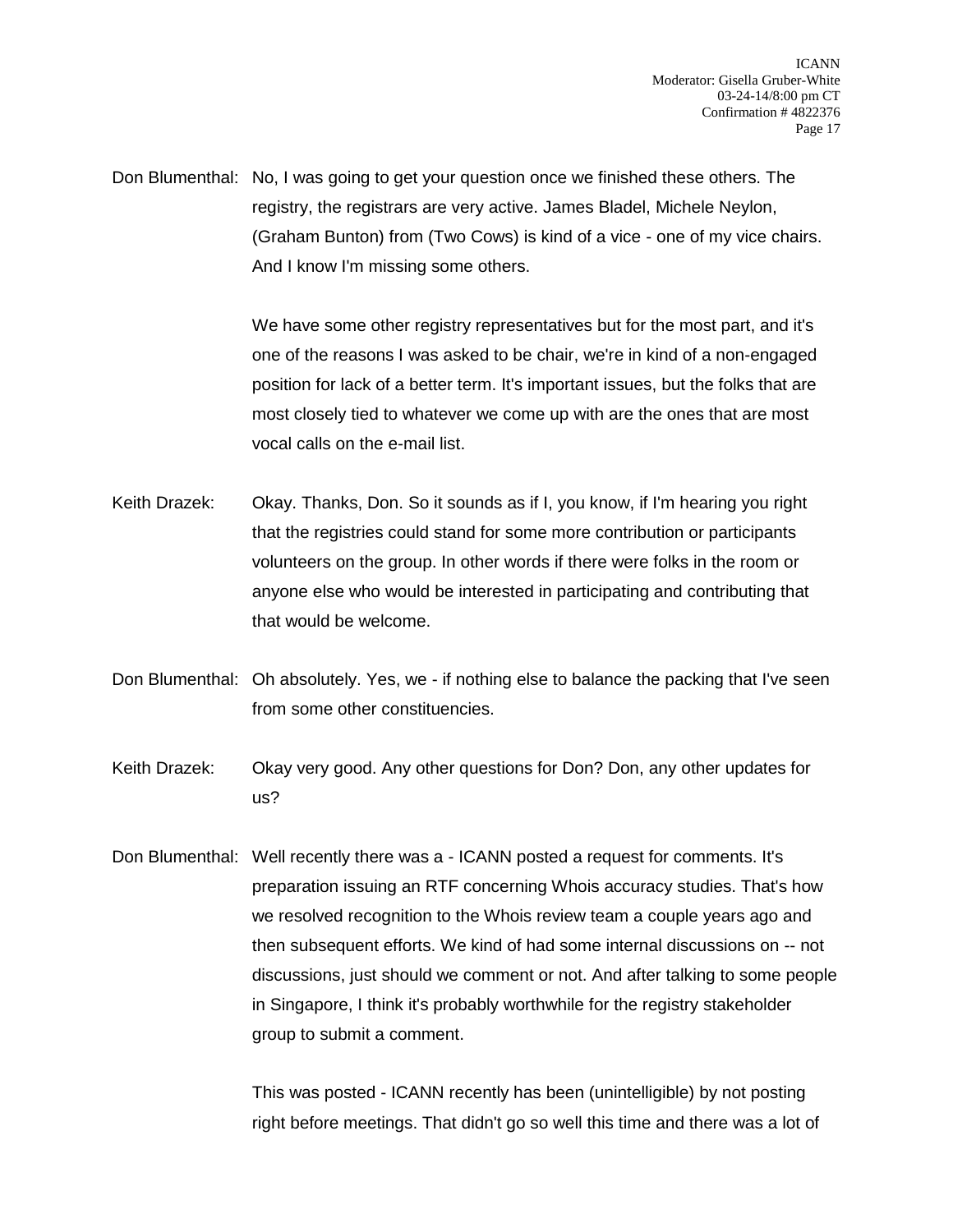ICANN staff got a lot of feedback about that. So their solution was to say send it out and use the reply period as the comment period. Well that's not unusual. I didn't like that. People used a number the focus group that came up with reply comment concept, but we don't have to have something in by next Monday. We've got another month to put something together.

Keith Drazek: Great. Thanks very much, Don. Any other questions or comments? All right very good. And Don, thanks a lot for making the time to be with us this morning. I know you have other conflicts and other meetings with the SSAC. Thank you.

> Okay so let's then move to the next item on our agenda, which is going to be financial updates. And I'm going to hand this over now to Ken, who is joining us remotely and on Adobe. So Ken, over to you.

- Ken Stubbs: Thank you very much. If you'll just hold on for a second, I have to pull up the budget and shut down my speaker so I don't get duplicative here.
- Cherie Stubbs: Ken, this is Cherie. Hi, Ken. This is Cherie. I just wanted to let you know too that we're posting up overview for talking points. It was distributed, as well as some detail budget. So if you want to refer to any of that.

Ken Stubbs: Thank you very much.

- Cherie Stubbs: You're welcome.
- Ken Stubbs: First of all, Cherie, will you stay close because I may ask you some questions if I can get responses back? I believe the budget along with the overview was sent out to the group approximately four business days ago, so most people have had the opportunity to review it either while they were traveling or since they've gotten to Singapore. Am I correct here?

Cherie Stubbs: This is Cherie. Yes.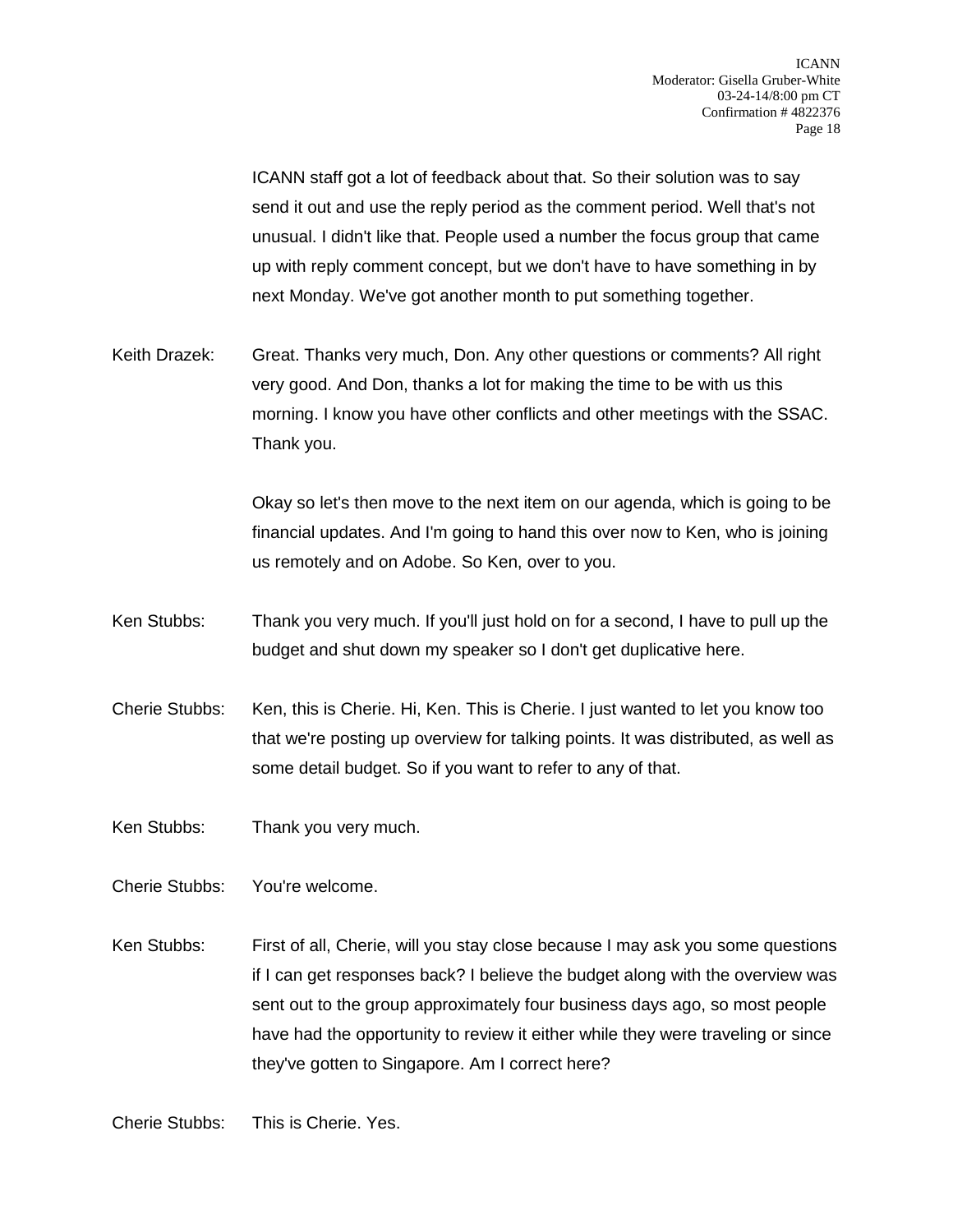ICANN Moderator: Gisella Gruber-White 03-24-14/8:00 pm CT Confirmation # 4822376 Page 19

Ken Stubbs: Thank you very much. Okay well then the first question I'm going to ask the group before get started on numbers and so forth is this. Cherie posted this review and the overview and I'm wondering if anybody has any questions on the overview that either Cherie, myself or by the way, Paul Diaz has been very active in this, so he's available as a resource as well. Paul, please step in anytime you feel comfortable doing so.

> We've tried very, very hard to poll the current NTAG members to get an idea on what their thoughts are about joining as full members after they've spun their contracts and get into the route. Unfortunately we have not had as many people respond as we'd like, but I believe Cherie's indicated now that she was able to reach out to a few more. But the one issue that we have and the one unknown in the budget as we move forward is how many people are actually going to become full members.

> So I think from a practical standpoint, Cherie, why don't we just - do you want me to put the budget - are you going to put the budget up or do you just want me to go ahead and talk on it?

Cherie Stubbs: Either is fine. Whatever you're most comfortable with.

Ken Stubbs: The best thing to do is to just go ahead and put the budget up. First of all let me start by saying that right now we have approximately \$54,000 in the bank account, and the budget indicates that we're projecting through the balance of this year a positive cash flow, with a balance left at the end of the fiscal year, which is June 30, of approximately \$30,000.

> Through 2015, we have indicated that we will have a slight surplus of revenue over expenses. So if things go well for next year with any - I don't anticipate any unusual expenses, there are a couple of issues that we have that are open that we at least need to look at. And that is the budgeting for interest groups. That's up in the air because basically we originally budgeted \$10,000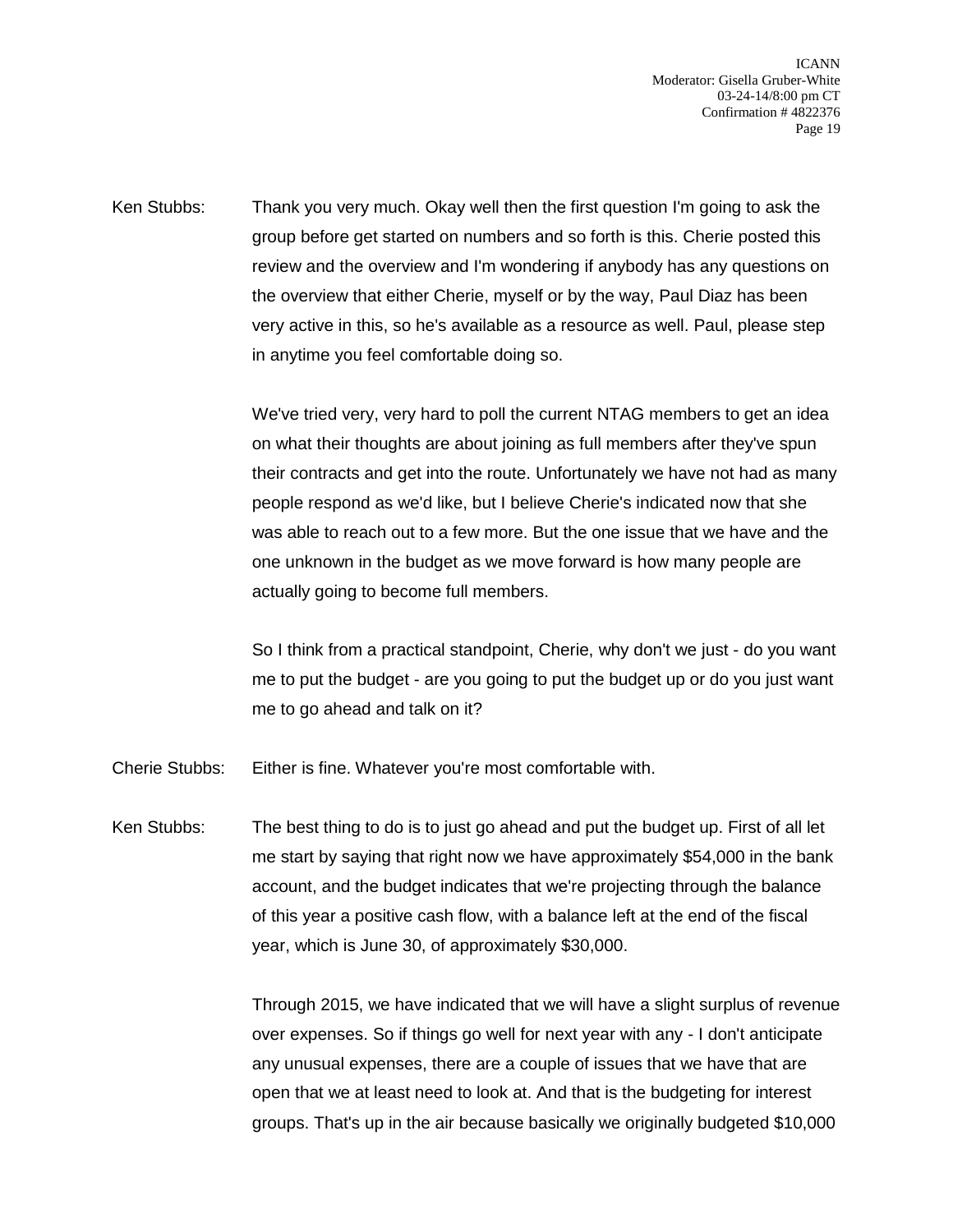for NTAG, which was supposed to be used primarily to support NTAG operations. And most of that money was used either for sponsorship of a technical session in San Francisco or to help send one of their members to one of the early meetings when NTAG had just been formed.

As I look the budget here, I really don't see anything really unusual. Cherie is requesting a slight increase in support. Primarily she can answer questions on that. She needed assistance in managing data and I believe that the ExCom has reviewed Cherie's request, and I'll ask either Paul or Keith to comment on that. There's nothing really unique here.

There is \$10,000 that is put into a contingency portion of the budget that is primarily for education, et cetera. I think that needs to be explored more with both the ExCom preparing a proposal, and also discussions with possibly the NTAG ExCom because part of that education may very well involve new TLDs.

I'm going to stop for just a second and ask if there any questions from the group because I can't follow the draft here remotely. Paul, why don't you take over for a couple minutes and kind of manage that for me?

Paul Diaz: Okay thank you, Ken. For the record, it's Paul Diaz. As Ken noted, this went out a couple days ago. We realized people maybe haven't digested the numbers. Let me underscore, this is the ExCom working with NTAG's ExCom. Our first effort to craft a proposed budget.

> We - our fiscal year runs like the ICANN year. It starts on July 1, so we still have time to think this through and potentially update numbers. All of our projections are based on survey work we've done, our best guesses about planned expenses, et cetera. Obviously if it changes between now and the end of June, we can adjust the budget accordingly.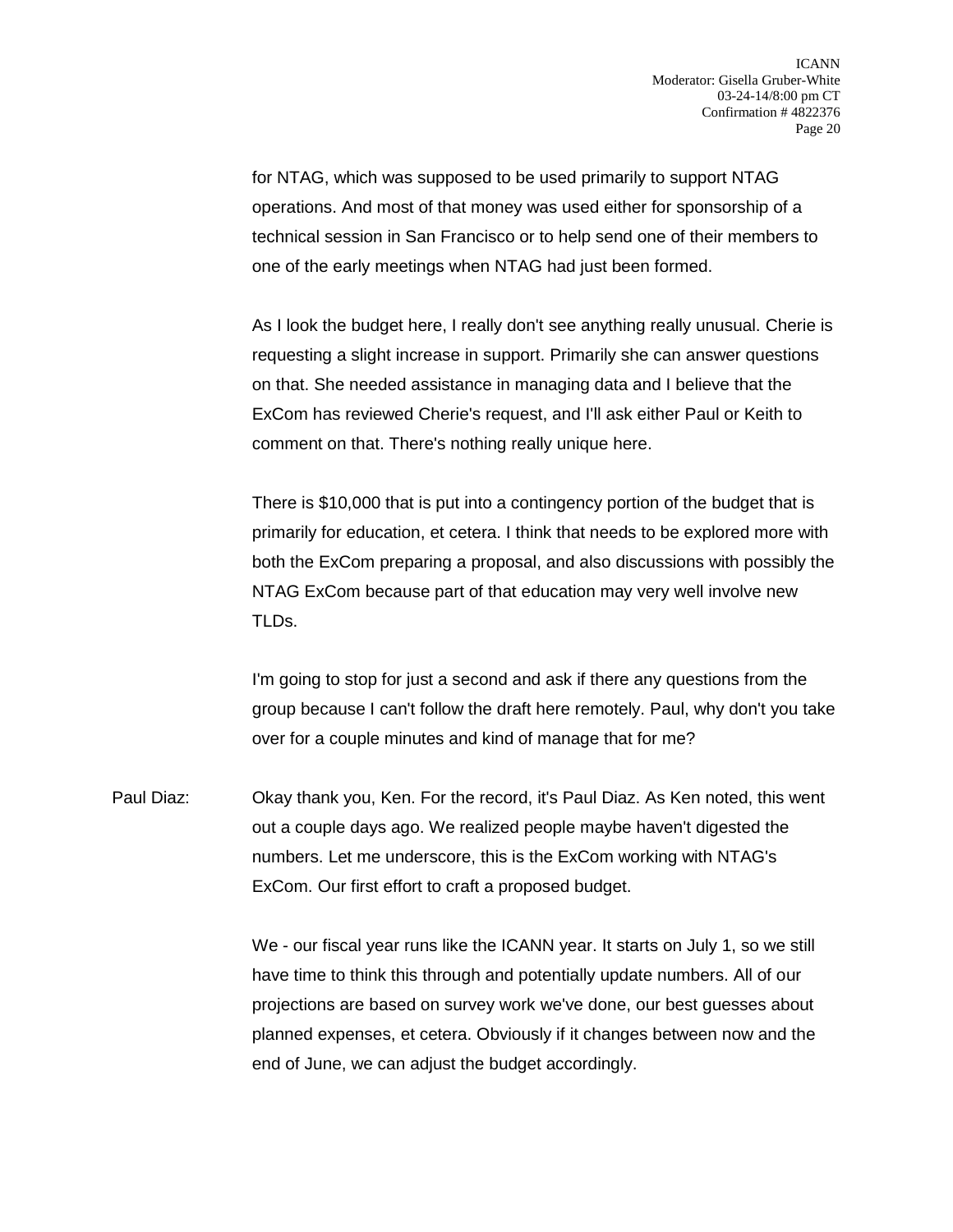The key takeaways though, if you haven't had time to really did into it, what Ken just presented to you, the stakeholder group is going through their financial position. With all the changes that are coming, all the positives, the influx of new members and uncertainties about what things we may have to do and whatnot, we've taken a pretty conservative approach to its planning for the coming fiscal year.

Importantly at this time, we anticipate keeping the dues structure as it currently exists. So the implications for the new members how dues are assessed, et cetera, it's all there in the paperwork. But those are the key things. Again, we will have more opportunity to debate this. This will remain an agenda item, maybe not the first meeting when we get back, let people digest it a bit, but certainly later in April and in May we will have a vote on this.

This is stakeholder group's budget, it's your budget, so there's more opportunity to look at it. It's not like we have to decide on this today, but I think the numbers speak for themselves. It's not a very difficult budget to wrap your head around. And clearly if there are things that don't make sense to you that you don't like or don't understand, speak up on the list, come to one of us. We can make the adjustments, we can debate it, and then we will plan to have a vote, you know, late May, early June so that we're all set, prepared as we exit the end of the current year and start fiscal year on July 1. Thanks, Cherie.

Cherie Stubbs: Ken, excuse me. This is Cherie speaking. I just wanted to note on the first page of the summary that I apologize, there was a typo. We actually have heard from 32 of the current NTAG members who have not executed a contract who fully intend on joining in the coming fiscal year. And I thank the NTAG ExCom for helping get response to that request.

Ken Stubbs: Thanks, Cherie, for the update. Jacob (unintelligible). I'd also like to let you know that Cherie did (unintelligible) I think you're going to find as you look at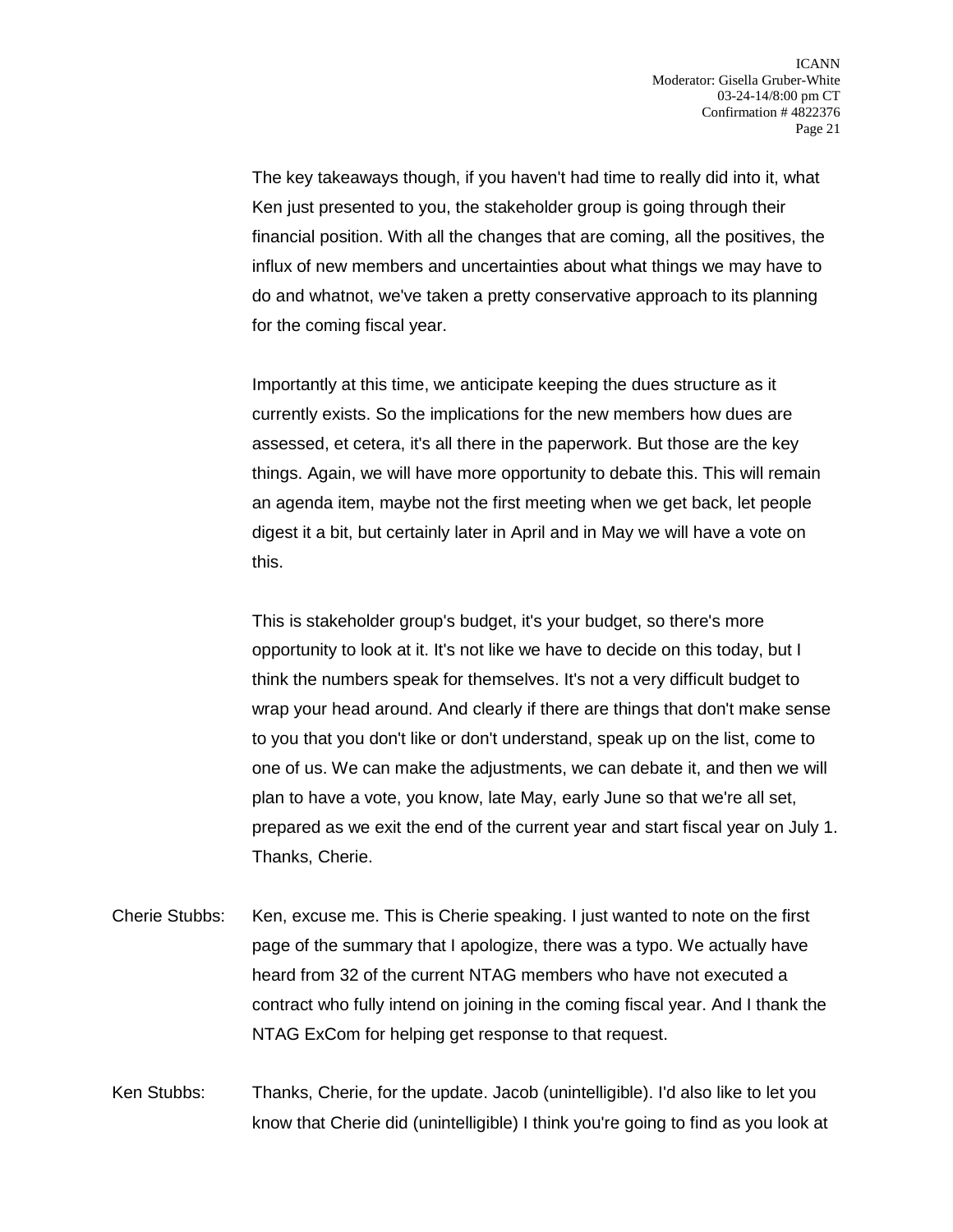through it that most of the questions that you might have are answered in that document, and I draw your attention especially to the membership dues schedules for those new members. It will make it much easier for you in budgeting for your membership as well. Keith, I don't really...

- Keith Drazek: Thanks, Ken. We do have a question in the room. Ken, hang on sec. (Tim), please.
- (Tim Switzer): Thank you. (Tim Switzer), (Dot Build). Having been involved with this somewhat from my NTAG ExCom days, as well as some working group activity, a couple of comments. First of all, I certainly support the continued I guess focus on ensuring that Cherie in the role of secretariat of the registry stakeholder group that we keep an eye on ensuring we have the support there as the size of this group grows.

Secondly, it's a good not problem, it's good to be in a sound financial position and have, you know, a good surplus of money. I don't necessarily have an answer, but I think one thing we need to be thinking about as a group as we continue to get larger and the dues will continue to increase is what can we do with some of that money that would benefit the registry stakeholder group as a whole.

Again, I don't know what the answer is off the top of my head, but I think if we continue, we'll probably continue to be in a very good financial position, and we're probably looking to add expenditure type line items that are kind of "traditional" from what we've been used to over many years, but maybe going forward our spending might take on a different view. So thank you.

Ken Stubbs: Thanks, (Tim). There is one comment I want to make and that is we all are aware of the fact that ICANN is very flush. I really am not comfortable with the fact that they're spending huge amounts of money supporting the ALAC and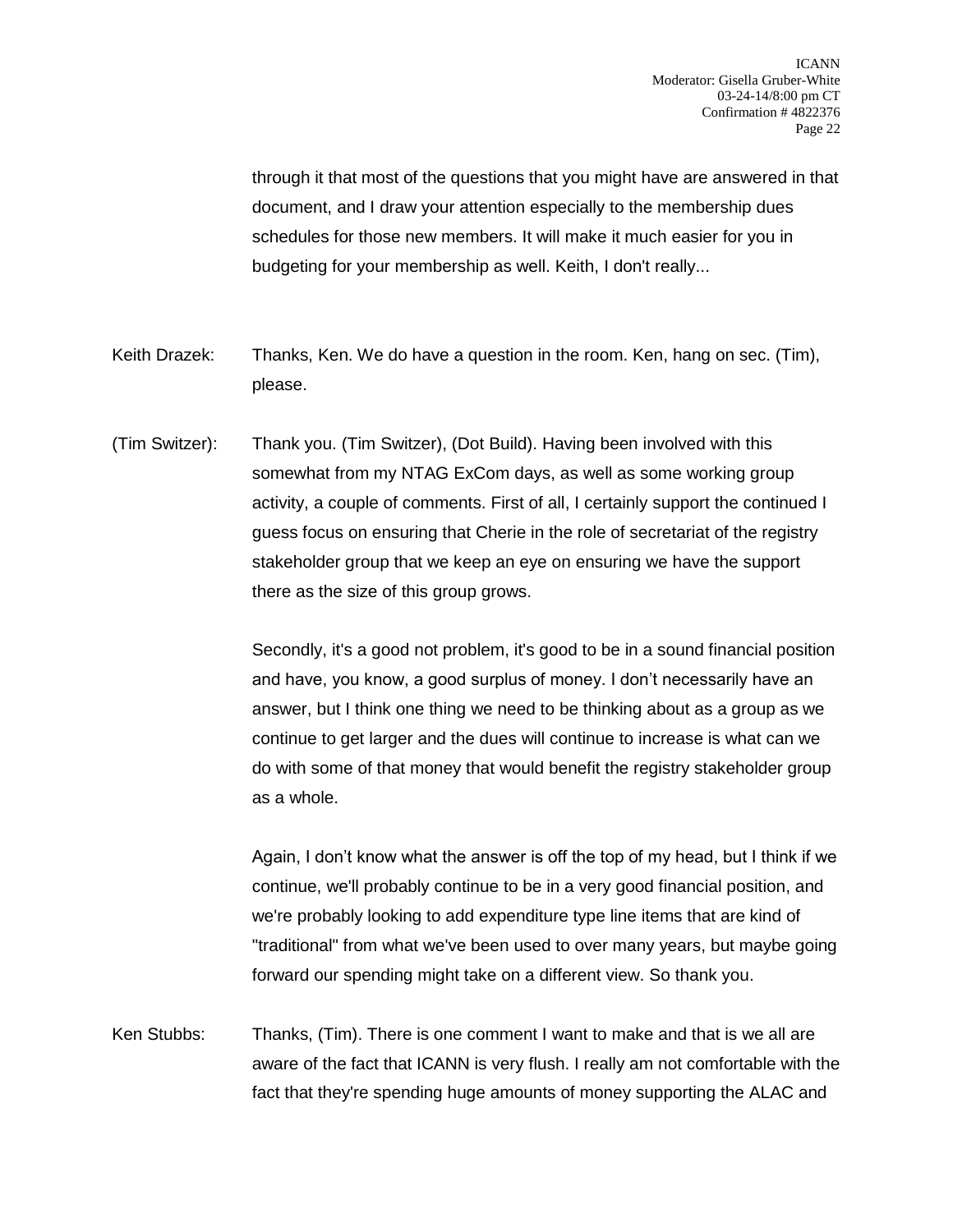sponsoring special functions that the ALAC is doing and yet we're looking at having to spend 15 grand next year just for lunches.

And I think as we move forward on this, we have to be a little more aggressive with ICANN in pointing out that, you know, we are major contributors to their cash flow and we are as important in the growth in the future and they should make it as easy as possible for our meetings to be effective and efficient. And this is just one of these irritations that frankly doesn't really belong here. I know it may sound like nickel or diming, but rumor has it that ICANN spending hundreds of thousands of dollars in London on an ALAC function, and that's very troubling to me.

I'm pretty well finished as far as I know, Keith, unless there are any more questions. And thanks for helping me out, Paul and Cherie.

Paul Diaz: Certainly. Thank you, Ken. And just to follow up with you, (Tim), again this budget that we've crafted, we took a conservative view. We share the point that you make, the perspective of it's good to have the resources available. And very importantly, we're not just going to set a budget and then sit on it, so exactly what you're saying is we assess what we need to spend on, what the needs are, and quite honestly there could be a view towards adjusting the membership dues down.

> It's not necessarily a foregone conclusion we're going to spend more. To Ken's point, we're not necessarily like a certain other organization that just wants to grow by double digits every year. That's not a foregone conclusion, so we absolutely will continue to evaluate, reassess as we move forward.

Cherie Stubbs: We have a comment in Adobe.

Ken Stubbs: Go ahead.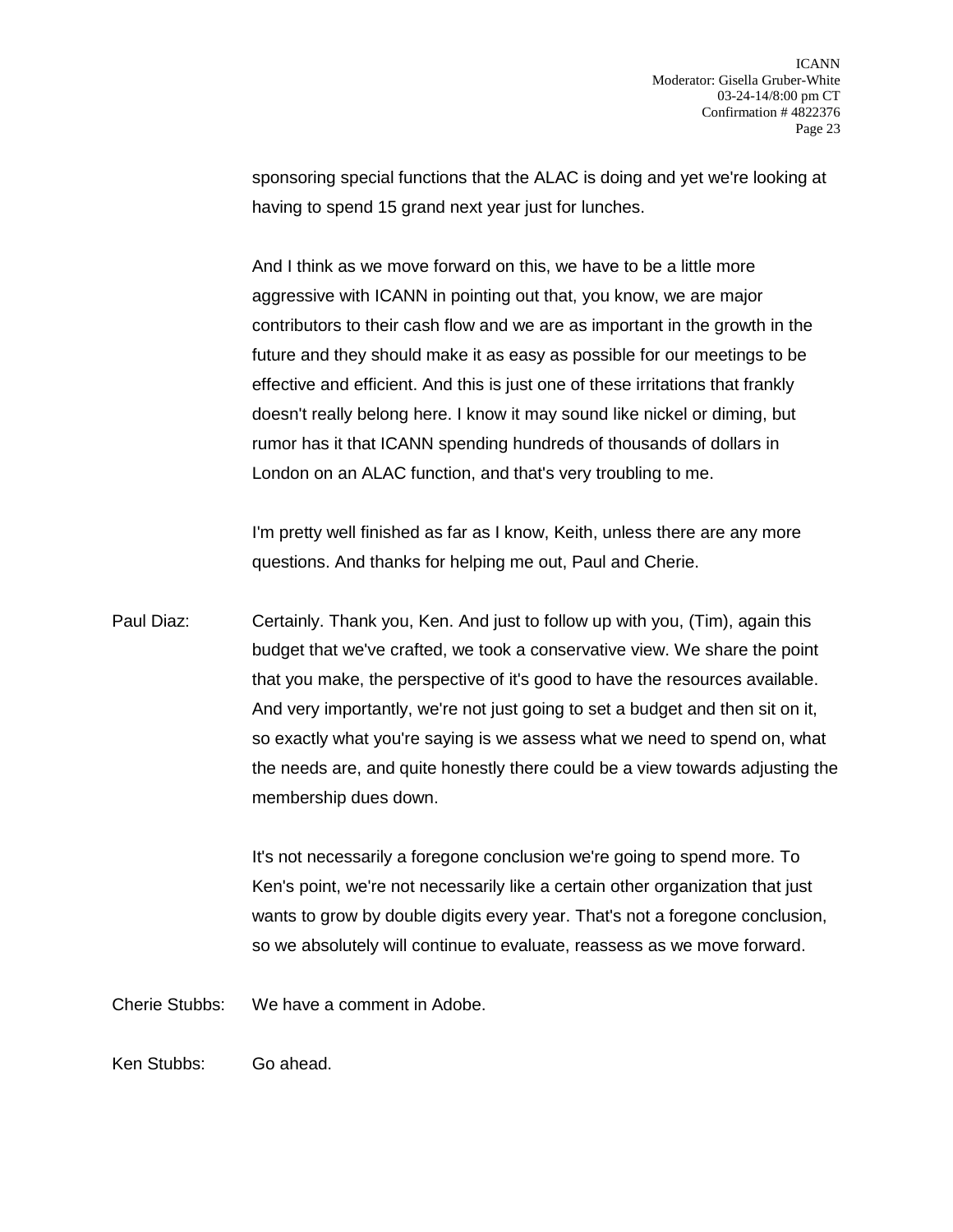Cherie Stubbs: This is Cherie. We have a comment in Adobe Connect from (Rubens Kuhl). And he says since membership is below expectations, we should only revisit lowering contributions when we realize stability, whether at, below or above expectations.

- Ken Stubbs: That's a well-made point.
- Keith Drazek: Great thank you. Any other questions or comments on the financial update? Jeff Neuman?

Jeff Neuman: Yes I think is a useful discussion. I appreciate it. I just I think there's so much policy stuff that goes on at ICANN meetings. Maybe we should take care of in the future the financial stuff in between the meetings or on the list. I think that would be helpful just because there's so much on the agenda.

Keith Drazek: Okay thanks, Jeff. Yes I think it was - we hadn't given or provided a detailed financial update in quite some time, not at this level of detail, and it was something that we wanted to get in as part of the membership. I take your point. We've got a lot to do and a short time to get there, so with that I will thank Ken and Cherie and Paul for all the work that they've put into this and remind everybody that this has been distributed on the list. Please take a look, if you have any feedback. It's only a draft, and there's an opportunity to update as needed.

So with that let's move on then to the next item on the agenda which is back to Paul Diaz for an update on pending comments. Paul?

Paul Diaz: Thanks, Keith. I think we can get through this one fairly quickly as well today. I'll try to do this in chronological order. We have IRTP, the transfer policy comments due the end of next week, the 3rd of April. Barbara Knight, who has regularly represented us, has posted up onto the list some proposed comments. Pretty straightforward, easy to get your head around. Please take a look at it. And I'm not sure given the press of time if we can necessarily have a vote, IRTP? Let's come back. (Krista) was just offering she has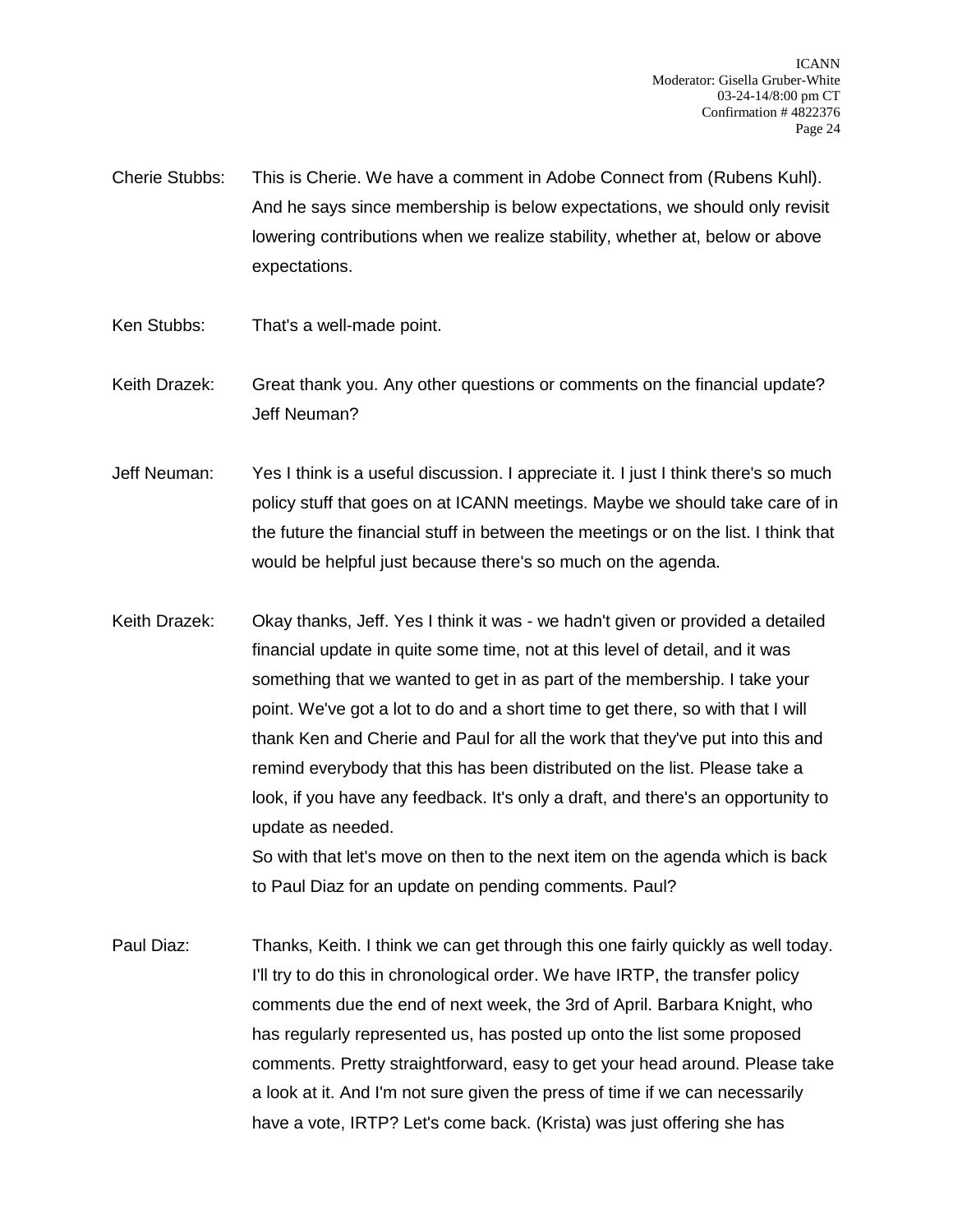something to add, and I saw Barbara's hand in the room. One second, Barbara.

So please look at her comments and in terms of logistics, maybe that was Barbara's point, I'm not sure exactly how we are going to work given the travel schedules, if we can do a vote on the comments or not because we don't have a lot of time. So it's something to think about, but Barbara's comments seem very easy to wrap your heads around. Please take a look. Barbara, did you want to jump in here?

Barbara Knight: Thank you, Paul. This is Barbara. I just wanted to indicate that I have made a couple of little tweaks to it and so I'll be sending around an update to those momentarily.

Paul Diaz: Okay thank you. And we will come back to the group on a recommendation on how to process them. Since this is the initial comment period, we might have to punt and say that our comments will be forthcoming in the reply period. That way everybody will have ample opportunity to really consider it and express their view.

> Other issues, let's see. Meeting strategy workgroup, there have been a number of - several presentations here in Singapore. The working group has made its proposals. Feedback has been mixed shall we say. Comments are due in the middle of the month, initial comments. And (Donna Austin) and I who are both part of that working group will put our heads together about what we might want to see and push it out to the list.

> I'm not sure if anybody's had the opportunity to either review the slides that were presented or perhaps even sit in in the rooms during the meetings. And it's - look we're all suffering under the existing meeting schedule. We all know that schedule conflicts it's crushing. Something needs to be done. What has been proposed is not necessarily the end all be all. That's the whole point of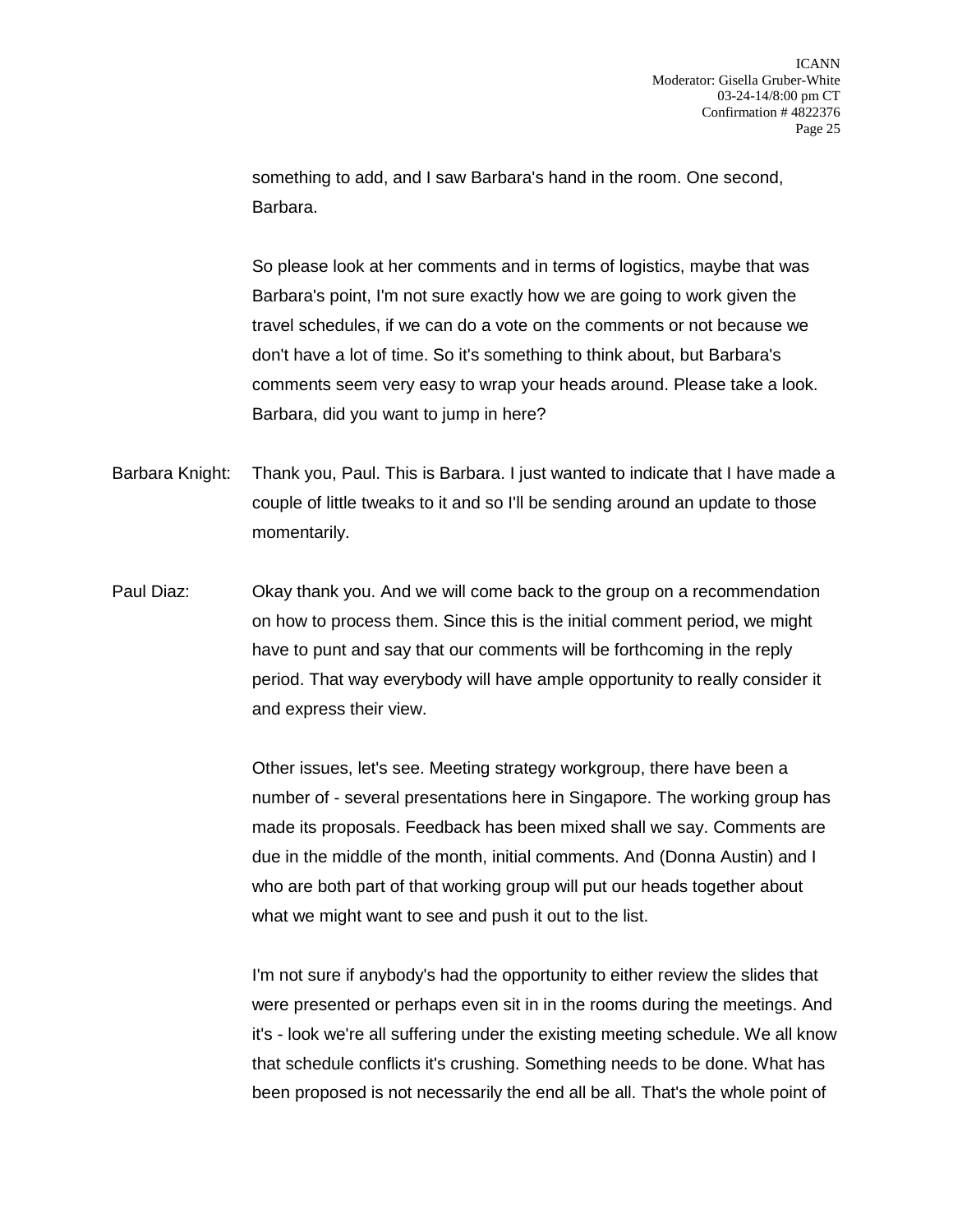the comment period. You put something out there, you try and to engage the community in some debate.

I ask everybody to take a look at it. We all spend a lot of time coming to meetings, preparing, participating, et cetera, so there's an opportunity to shape the future. But I will note however that any recommendations that are adopted, changed put into place are not going to happen before 2016's first meeting. So this isn't like we're going to change and then come London you're going to have a whole different approach. This is a process that will evolve over time.

(Donna), anything wanted to add? Not at this time, okay.

The next issue in terms...

- Chuck Gomes: Paul?
- Paul Diaz: Yes, Chuck?
- Chuck Gomes: Yes, sorry. Chuck Gomes. I just wanted to jump in. First of all I want to thank both of you for the time you spent on this and for that group and all they've done. Whereas there are some areas where a couple of us have a few concerns the other day in the session that occurred in the GNSO, I for one was impressed that they have really thought through a lot of these things and the various factors, even though some of us aren't sure they'll work in a couple cases. Because I was impressed with the fact that they really did try to consider the various issues and try to do some things constructively, I for one am willing to give them a shot with the understanding that we have the flexibility to react quickly if we find that some of the assumptions or predictions don't come true.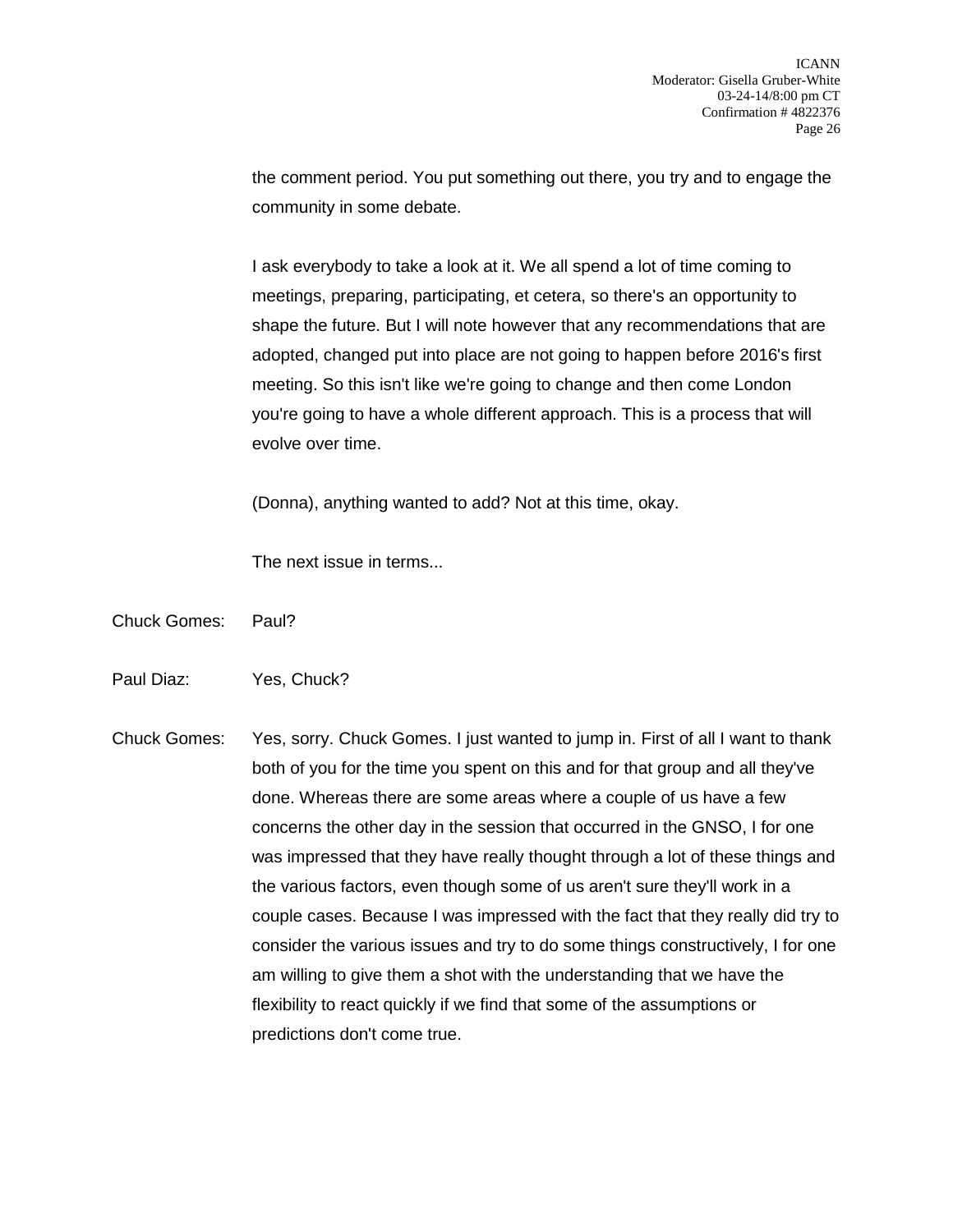Paul Diaz: Thank you, Chuck. And again, we have some time to look at this. Please, folks, take a look. And (Donna) and I will post some initial thoughts on proposed comments as soon as we can.

> In the interest of time since some of these other comment periods are farther out in April, I'll just very quickly touch on them. There is an IGO-INGO related comment period open, but right now it's the one that's focused on those entities access to things like URS UDRP. Chuck or David, those who have participated in that group regularly, I don't know if you have thoughts on this or if it's something we should just come back to. The comments are due until the third week of April so there's time to think about this.

Chuck Gomes: Chuck responding. The - I think the group's going to have to decide. The IGO-INGO PDP working group did recommend that the URS and the UDRP be looked at with regard to the possibility of adding IGOs for example to those processes. So I guess it'd be - it's not so much that David and I can predict where the rest of you are so if you have concerns about that or something that we want to say upfront, you know, communicate it, because I have no way of knowing.

> I think it's a reasonable thing to look at, to provide IGOs and INGOs with another avenue by which they could let trademark holders use the processes associated with that, even if they don't specifically have a trademark. But hopefully that gives you enough context that if you have concerns there, please communicate them on the list and then of course we'll need to identify someone that might develop those comments. I don't think it's a real complicated issue, but I don't know where everybody's at and where your business models fit in all of that. So if you have concerns, please communicate it.

Paul Diaz: Thank you, Chuck. Okay. Let's see, there's a Whois related comment period open. Don Blumenthal will have to lead on that issue. He briefed at the very beginning of our meeting. The final one that's coming up in the near term at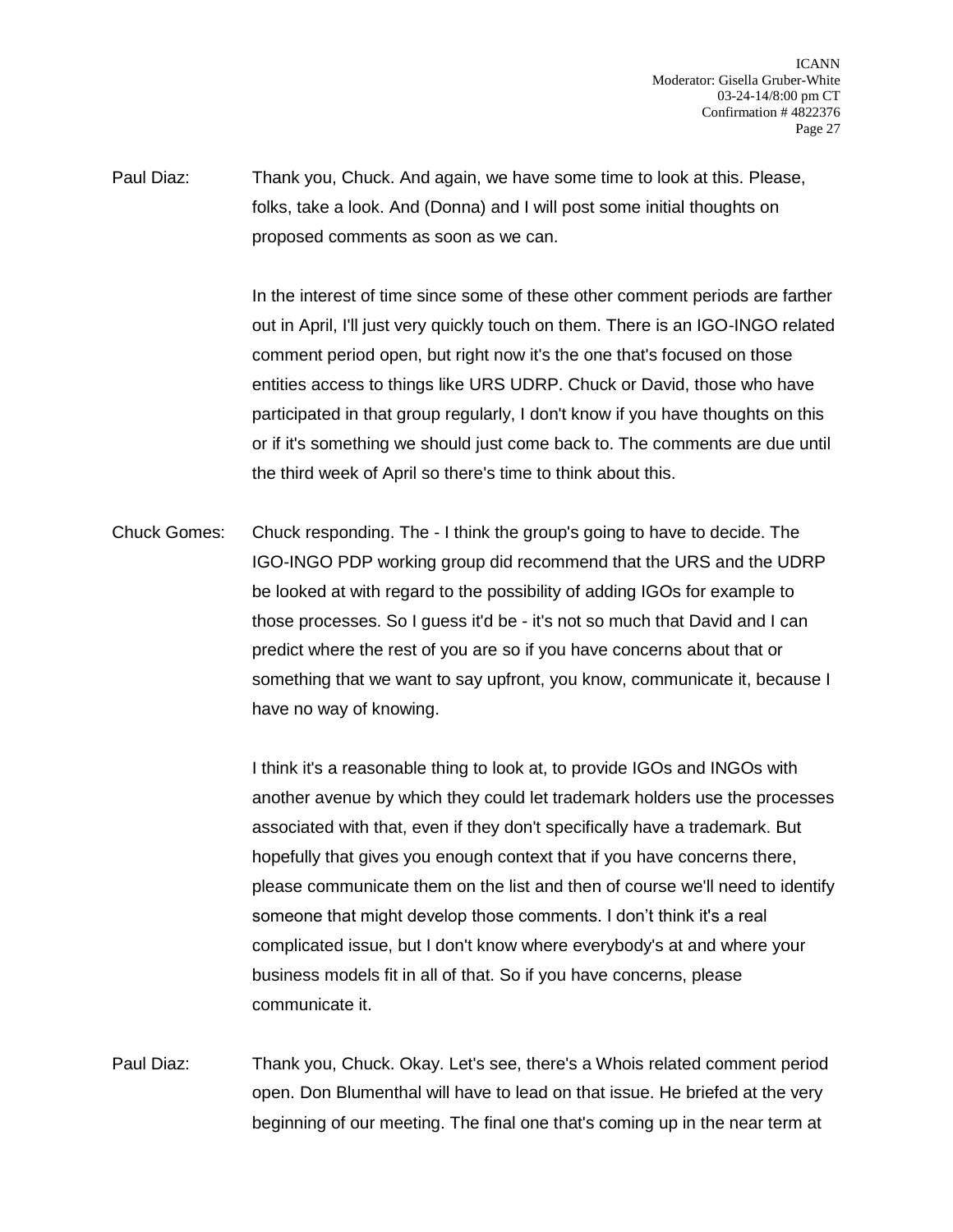the end of the April comments on strategy panel recommendations. Looking at back at Chuck because I know he's been very diligent in following this as much as he can. Obviously with four different panel reports out there there's a lot of different things to be said and done.

My recommendation at this point because there's so many issues and we do have a very full agenda today that maybe we make this a key part of our first conference call agenda, the 9th of April, and try to figure out how collectively are going to want to weigh in on strategy panels. (Donna), please?

- (Donna Austin): I thought on the last registry stakeholder group call we had there was an agreement to develop the matrix of, you know, the four panels and the various recommendations and try and get some kind of, you know, working groups around some of the issues that take up on that.
- Keith Drazek: Yes thanks, (Donna). You have a good memory. Unfortunately the follow through hasn't quite gotten there. You know, Chuck, (Sarah Faldi) and I volunteered I think to take the lead on that, and Chuck actually has circulated an initial draft of his assessments of some of the various panels. We haven't done the matrix as we discussed. I think it is appropriate that we do that, so thanks for the reminder. And certainly once we get the matrix sort of identified, we will look to others in our group registry and NTAG to contribute where they think they have time and bandwidth to do so.
- Paul Diaz: Thank you both. And so those are the main public comment periods that are open right now. There are other issues. I'm aware that NTAG has been putting together various statements, so anything that NTAG members want to raise to highlight in case folks haven't seen on the list. Nothing at this time? Jeff?
- Jeff Neuman: Yes so I guess Jacob's not here but there are a couple things that we're working on in the NTAG. One of them is a response on the name collision report which I'm assuming we'll talk about later at some point. And then the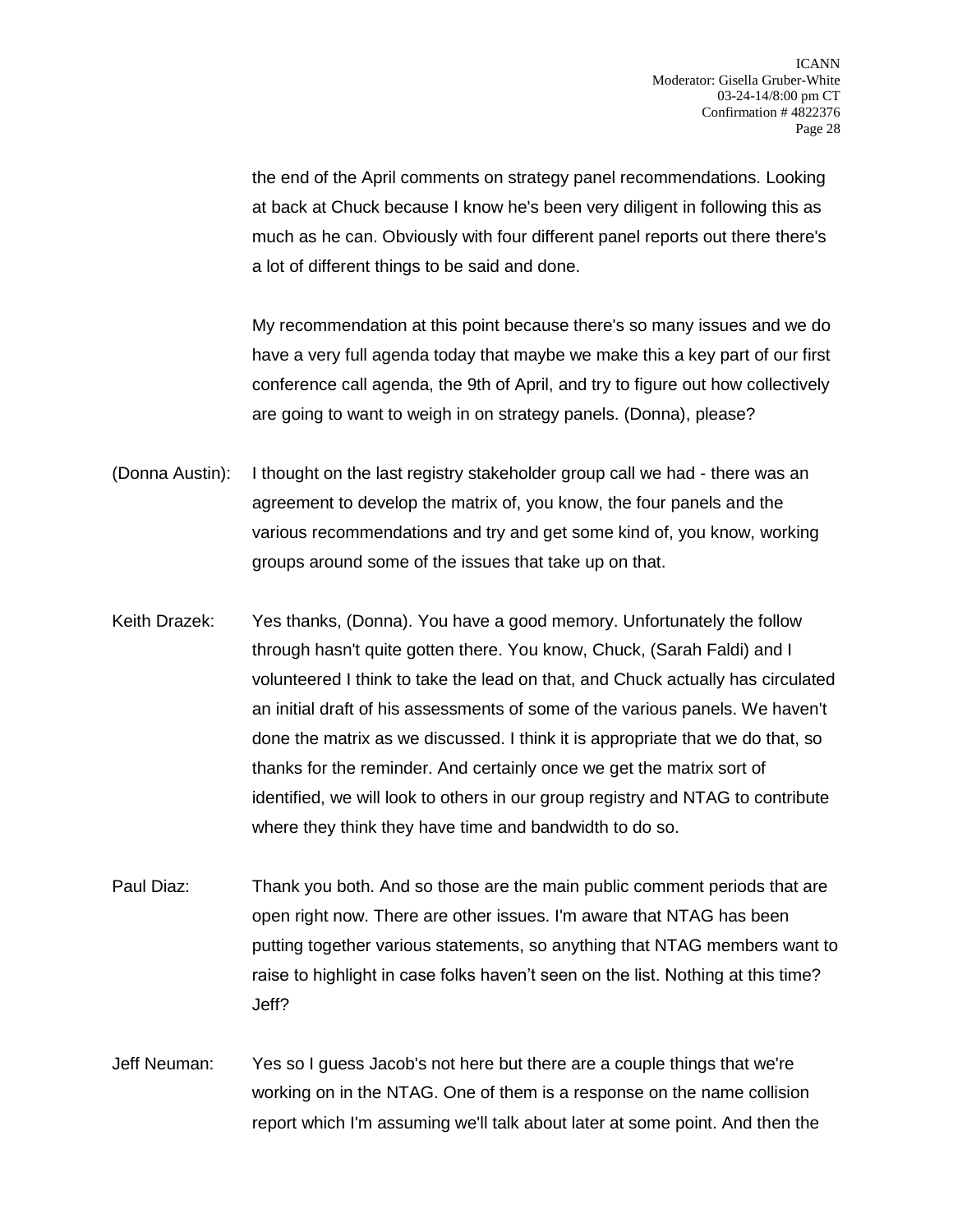second thing is a response to the opening of a public comment period by I guess it was by the ALAC, but ICANN put it out, which is another thing we're talking about.

On the mandatory use of policy advisory boards for high regulated strings or just regulated strings, so that's - I know the NTAG is looking at comments on those issues. Are we talking about -- I know the name collision one we are - are we talking about the policy advisory board? Yes so that's what the NTAG is working on, at least (unintelligible).

Paul Diaz: Yes Ching you had a question, comments?

Ching Chiao: Thank you, Paul. This is Ching. I just want to bring this to the members' attention is that there's not a public comment but a survey actually a question on how the translation and transliteration. The working group is asking us for the input, so we're probably going to address this later this afternoon with the registrars which is simply because potentially it impacted the most on what was needed for translating the registry information into a single language if the original registration information is not in the English and then who will bear the cost of that translation and services.

> So I'd just like to throw this out and potentially (unintelligible), but actually on the registrars now they've been aware of this over the weekend and they're probably coming to us and talk.

Paul Diaz: Okay thank you, Ching. Before - or Chuck is it a follow up I have you.

Chuck Gomes: Yes. It's Chuck. Ching, is it correct that you still have the pin on that some feedback's been given to what you created? Am I correct on that?

Ching Chiao: That is correct. I'm still working on that. Thanks for the reminder, Chuck.

Paul Diaz: Okay thank you, both. Jonathan?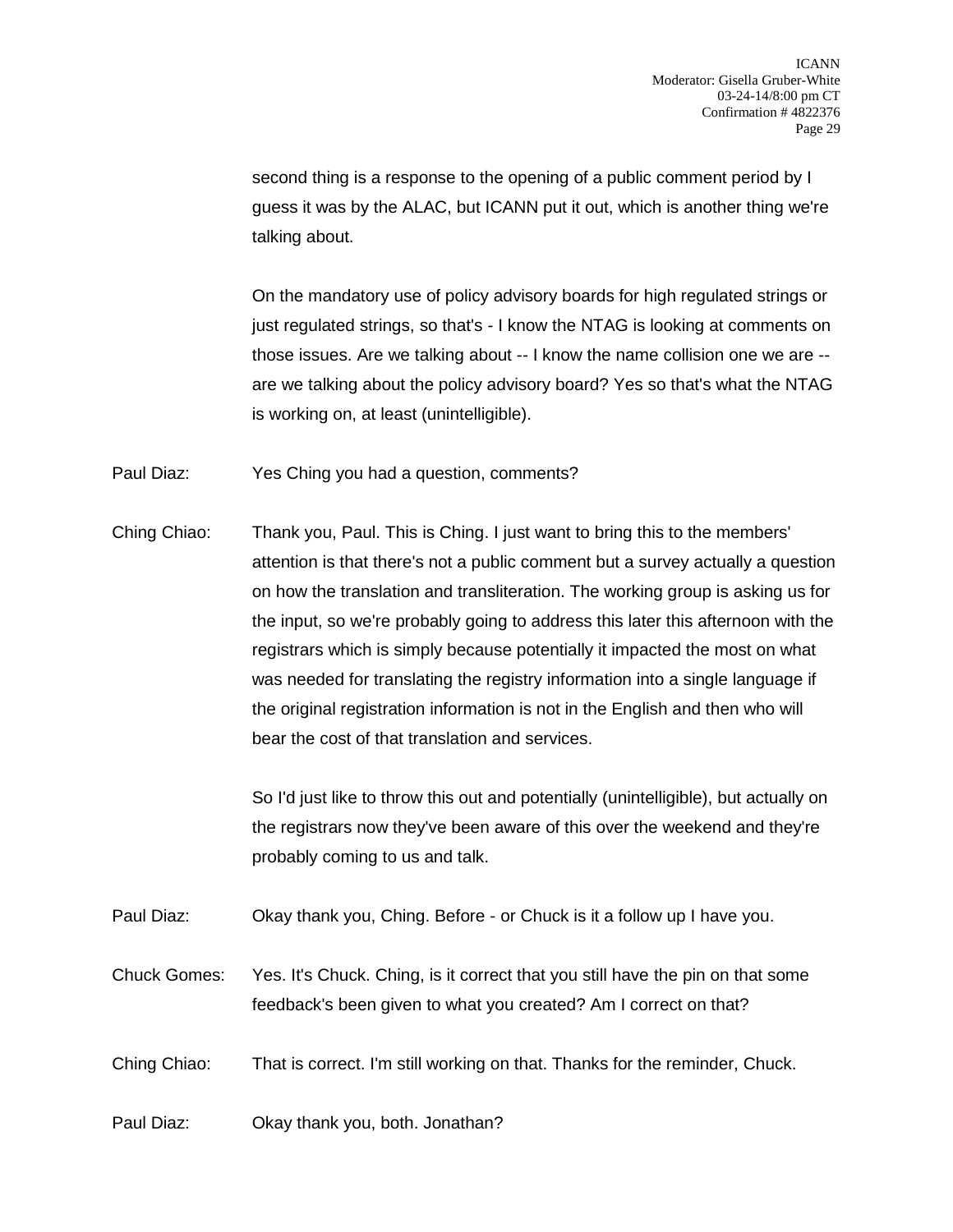Jonathan Robinson: Sorry to drag you back to the previous item but just a quick comment on the strategy panels. I expect the council will prepare - I'm expecting it will prepare some kind of formal response to the MSI panel recommendation, so I'll share that with you to the extent that it's relevant because I'm expecting the council to do some work on that over the next - during the course of the public comment period.

Paul Diaz: Great thank you, Jonathan. Okay so for comments then, I think this session's done.

- Keith Drazek: Great thanks very much, Paul. Thanks for running us through that. So let's move on with our agenda. The next item is number four, protection of IGO acronyms. I know we've spoken about this briefly already, but Mr. Neuman over to you. Hey, Jeff. IGO acronyms. Over to you. If we need to talk about any...
- Jeff Neuman: On the overall issue, okay. Thanks. Sorry about that. So as everyone knows there's a full PDP process on protection of the IGO, INGO names and acronyms, and Chuck and David were instrumental in that. It went through I guess it was a couple year process and got approved by the council by the required consensus vote.

It went up to the board for consideration, and the bylaws provide that the board must within I think it's within two board meetings or the second board meeting after it's submitted to the board, must either accept the recommendations from the GNSO or alternatively must by two-thirds vote send it back - or reject it, send it back to the GNSO council with an explanation of why the proposed consensus policies are not in the best interest of the ICANN community or ICANN. And the GNSO has a right then to prepare a supplemental report back to the board and here it goes through the process.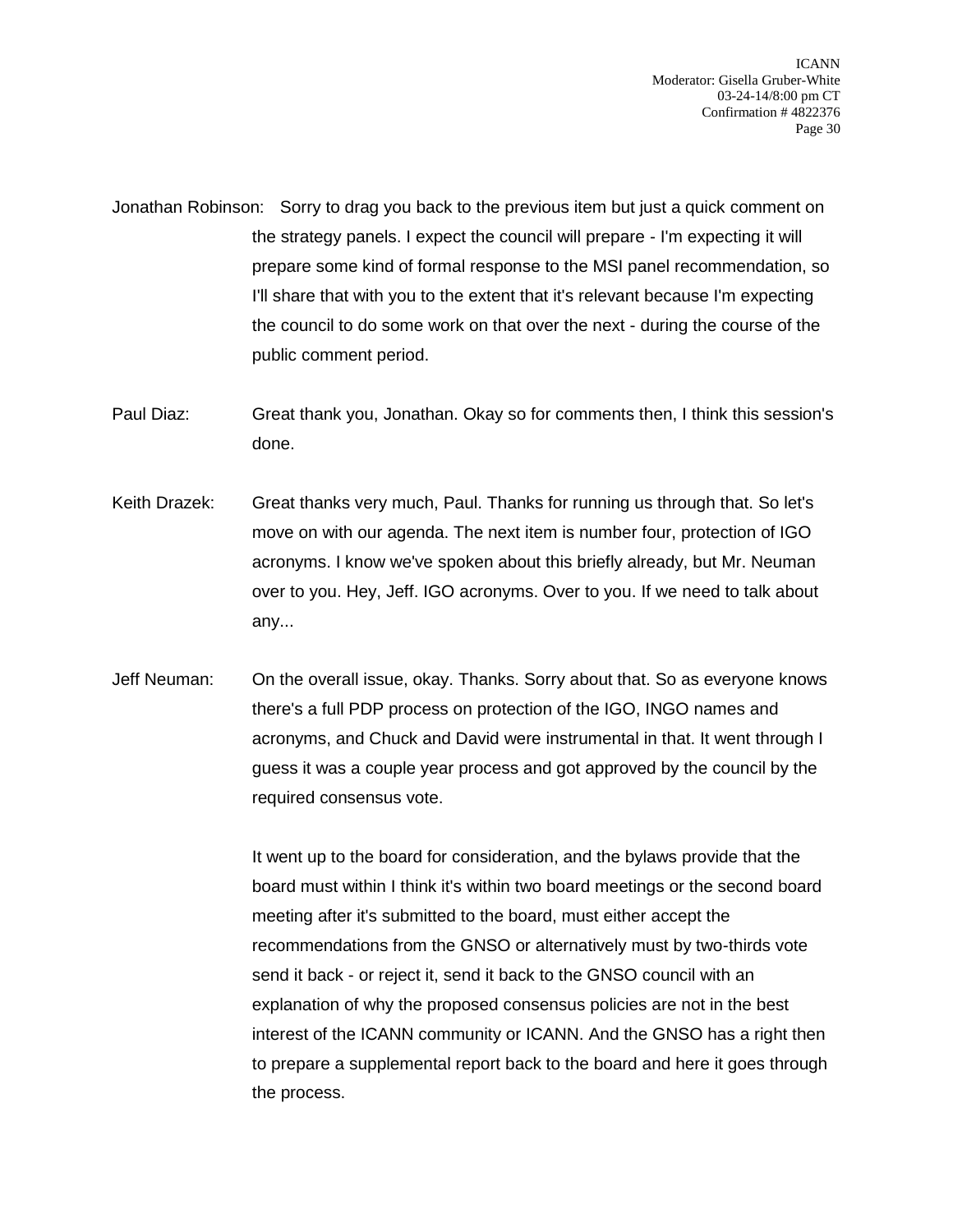Well - and the interesting - some people recognized that the recommendations or at least some of the recommendations in the INGO-IGO PDP were contrary to some of the advice provided by the GAC in the last communiqué or maybe it was even the one before that, particularly with respect to acronyms. The GNSO had recommended that acronyms not be entered into the trademark clearinghouse and therefore would not get the protection of sunrise and/or claims. The whole issue of the URS and UDRP is what Paul had talked about before is open for comment, a new PDP.

The board rather than either accepting it, which would mean going contrary to the GAC advice, or rejecting it, which would mean going contrary to the consensus recommendations of the GNSO, decided to something which it has been doing for a long time with the new gTLD process, which is kind of come up with its own compromise, what it thought was a compromised solution.

So a number of issues with that. The first thing that the bylaws do not give a right to the board in a PDP to come up with its own policy or do its own policy development. It basically followed its previous history of coming up with its own compromises, which it did for non PDPs, and that has angered the community before and the community filed in fact - the non-commercial stakeholder group, if you remember, filed a reconsideration petition that basically said the board doesn't have a right to do that. But the board came back and said well technically this wasn't PDP so we could kind of - we have some flexibility in what we're able to do.

But this here in this situation was in fact a PDP. And so the board not only sorry, I should say one other thing. The board came up with this compromise, what they considered a compromised position and sent it directly to the GAC and said we're basically entering into discussion with the GAC to figure this out, and we're just kind of letting you know that as a nicety. You know, here's a carbon copy of the letter we sent to the GAC.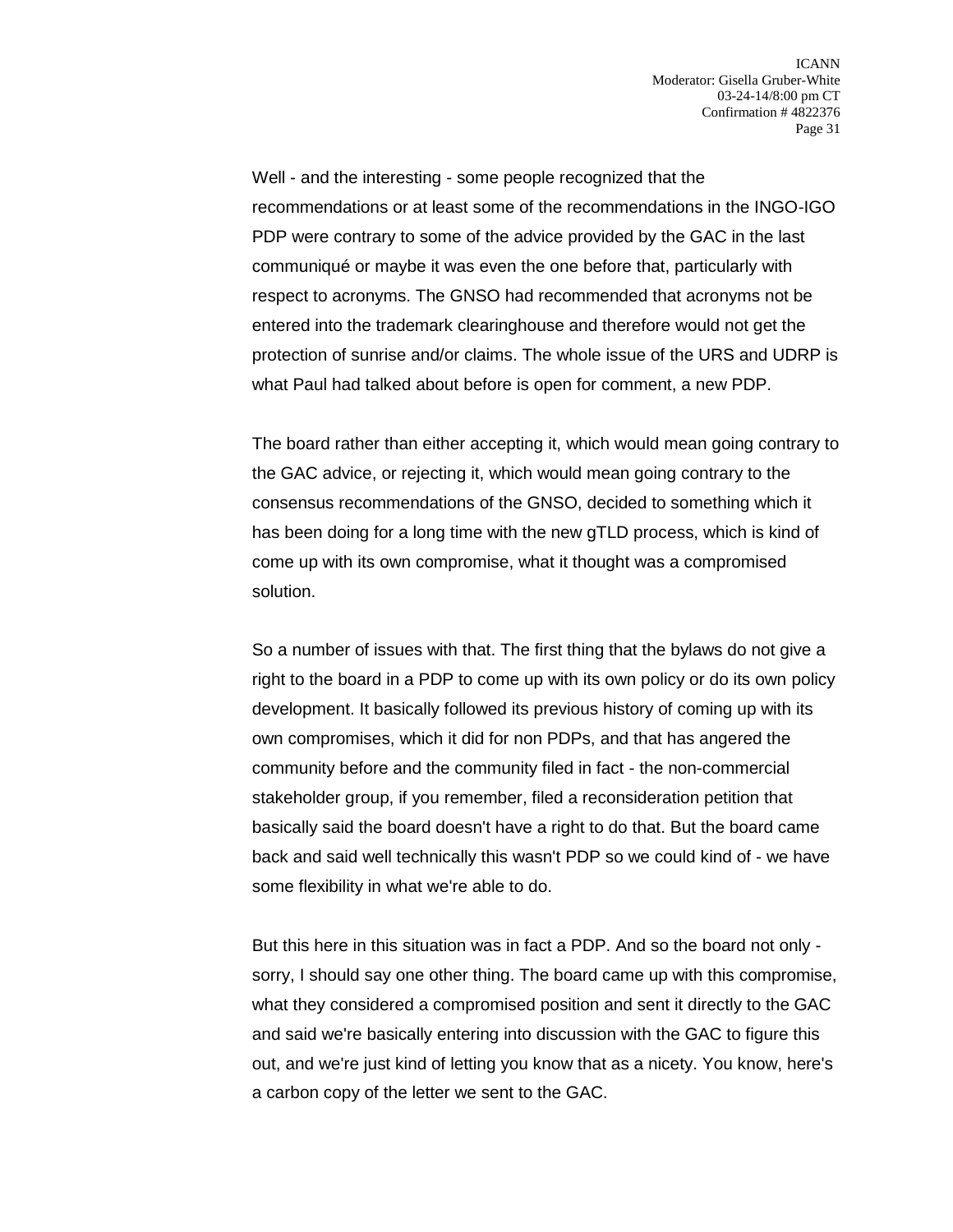A number of issues with that. First of all, if the board had come to the GNSO first without coming up with a compromised position and said hey GNSO we're thinking about this solution, the working group would have come back to the board and said, you know, we considered that approach, not exactly but close enough, we considered that approach and we actually affirmatively rejected that approach. So it's clear you guys didn't read the report that was submitted.

It really shows, in my opinion, a lack of respect for the GNSO's role and a lack of respect for the policy development process and for the bottom-up process. It's about as anti-bottom up as you can get. I understand the board's in a difficult position with either going against the GAC advice or going against the bottom-up process, and it tried to -- I'm not saying there's any (malintent) -- but it basically tried to get out of the situation especially in this critical with the NTIA transition.

It can't go around the world espousing the wonders and the greatness of the multi-stakeholder bottom-up model but then, you know, by its actions reject completely the bottom-up model. On the other hand it can't go around the world and reject the GAC advice and argue how it's multi-stakeholder and they're listening to the governments, especially given the political environment it's in. I completely understand the position that they're in.

But I'm sorry, the board is there to do its job, and its job according to its bylaws it to either accept or reject. It is not for a PDP the job of the board to come up with policy on its own or frankly the staff to come up with policy of its own to present to the board and just circumvent the entire PDP process that we're all trying to keep.

I believe that we need to send, we the registries along with the GNSO who met and talked with the board this weekend, we need to send a very strong message that this is not acceptable at all. You may have gotten away with it with the new gTLD process but you're not going to get away with it in a formal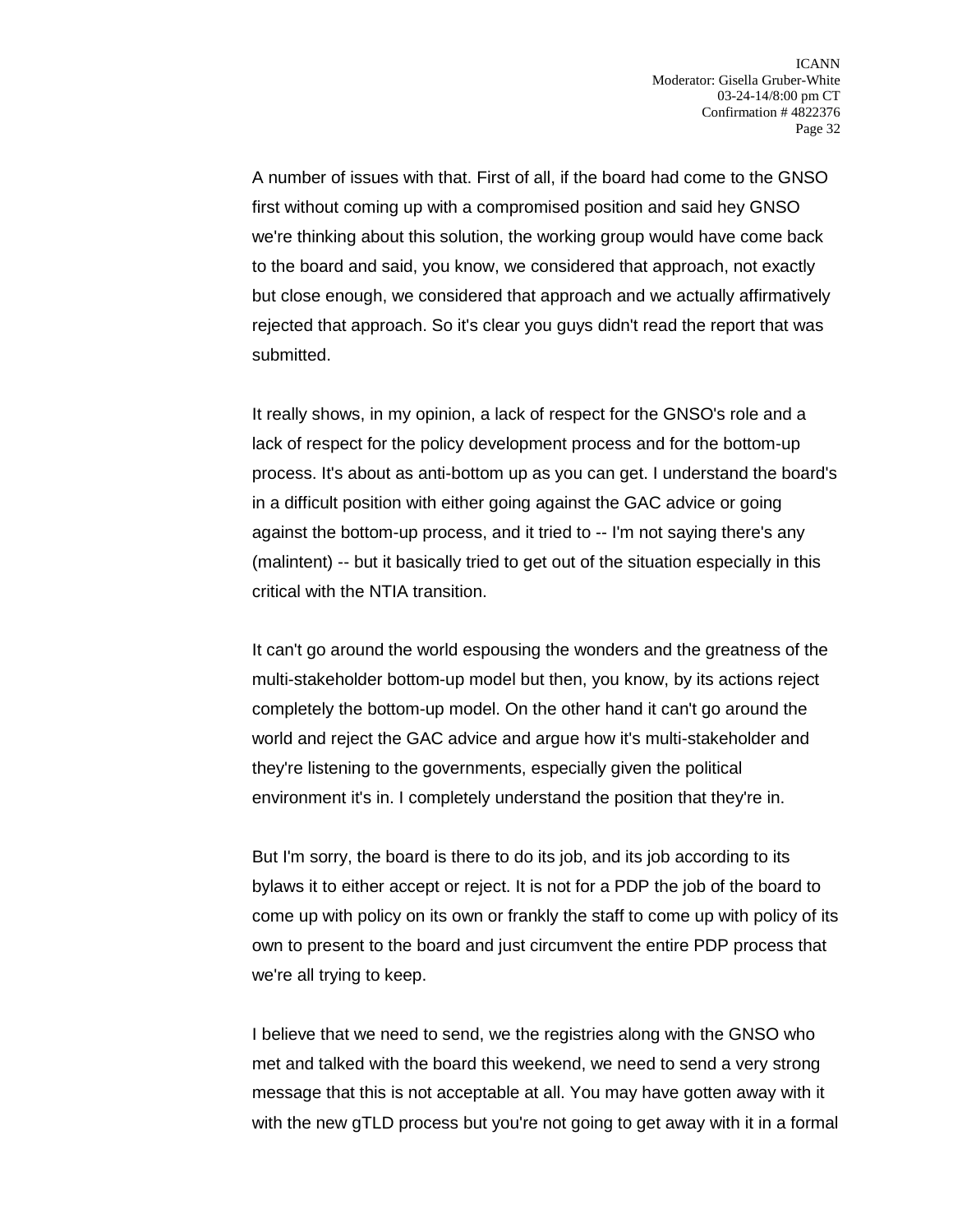PDP. You have a tough job to do. You, the board, volunteered for this job. You have to do your job, and it's difficult, but you need to do it.

And I thing we need to send that strong message and that - one of the board members came up to me and said well would you have been happy if we just rejected the GNSO recommendations, and my answer was yes. I would have been happy in one sense, in the sense that that's what your job is under the bylaws, to reject it but also to send back rationale that it is not in the best interest of ICANN or the ICANN community, which I don't think they can actually do, but let them do that. And then we'd be having a different debate as to what do we do in that kind of environment. But again, their job is to accept or reject, it is not to weasel around or to try obviously don't come up with policy. Thanks.

- Keith Drazek: Okay thanks very much, Jeff, and I think very, very well said. Obviously I think pretty concerning. So I saw some hands. I saw Jordyn? Who else? Jordyn, John and -- sorry, hold on a second everybody. Cherie, sorry, go ahead.
- Cherie Stubbs: There was a comment in Adobe chat. Would you like me to read it? This is from (Maxim Alzoba) and he says as I understand ICANN can violate the bylaws and is not punishable.

Keith Drazek: Okay. Thank you, (Maxim). Okay. So in the queue I've got Jordyn, Jonathan, John and Brett. Anyone else? Chuck. Okay, Jordyn, go ahead. Thanks.

Jordyn Buchanan:Yes I mean I do think this is concerning. I think, you know, I've been vocal in the past that it's really imperative that as a community we make sure that the policy development process works because is that imperative to give us creditability and then to make sure that ICANN the entity isn't going and doing stuff that doesn't represented the community.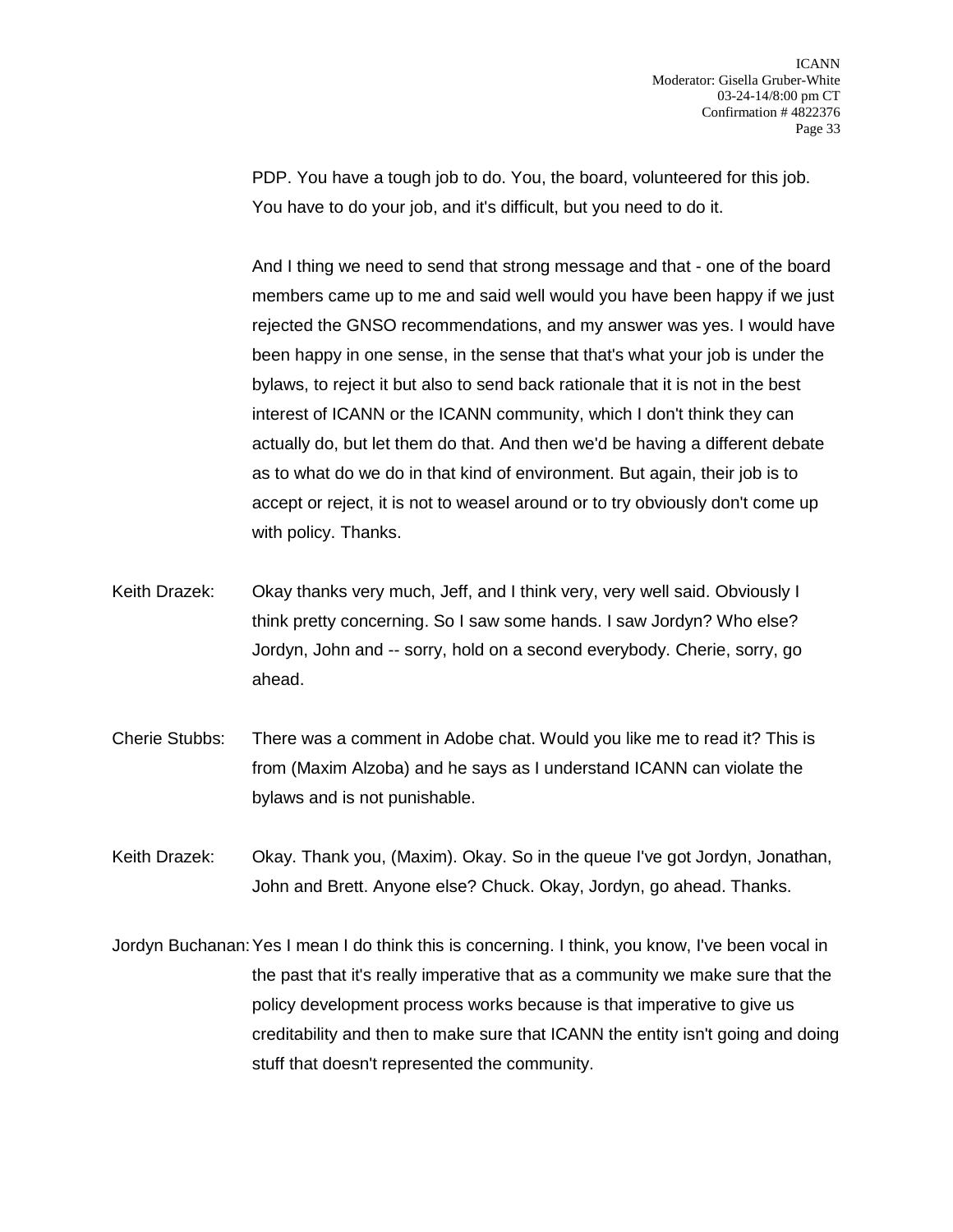And here like they've done that. Like the board said hey GNSO here's an important topic. We need to have you guys develop policy on it. The GNSO developed policy. They send it up to the board. Like everything seems to be working correctly, and now the board's the one circumventing the process and I think it's incredibly concerning and bad for the credibility of the process. And I think we need to just - I think we need to emphasize the fact that the community has done its work here. The board doesn't think it's done it well. It needs to send it back to the GNSO and explain why that's the case.

But it's totally inappropriate to circumvent the policy development process when it's been successful and develops consensus recommendations. That's the heart and soul of the multi-stakeholder process and this action is incredibly troubling with regards to that, to the policy development process. I just don't think - I don't understand what the multi-stakeholder process is if this is how we're working things, and I think we need to be incredibly firm on this point.

Keith Drazek: Okay. Thanks, Jordyn. Jonathan?

Jonathan Robinson: I mean I think I agree with Jeff and Jordyn. This an accountability issue and, you know, thanks to Jeff for nailing it really. I suppose my take on it subsequent to that is that we raised it with the board, with the GNSO council meeting with the board.

> The board actually in the end responded that they do intend to follow the process, and so that's - we should just be aware of that. I'm not saying we shouldn't further reinforce the GNSO council's position with the board, but that's the update I took away from that meeting, that they intend to accept or reject our advice. And I think they recognize that they having it waved under their noses very clearly that they had gone off peace as far as the process was concerned. So that's my take on just where we are at I think.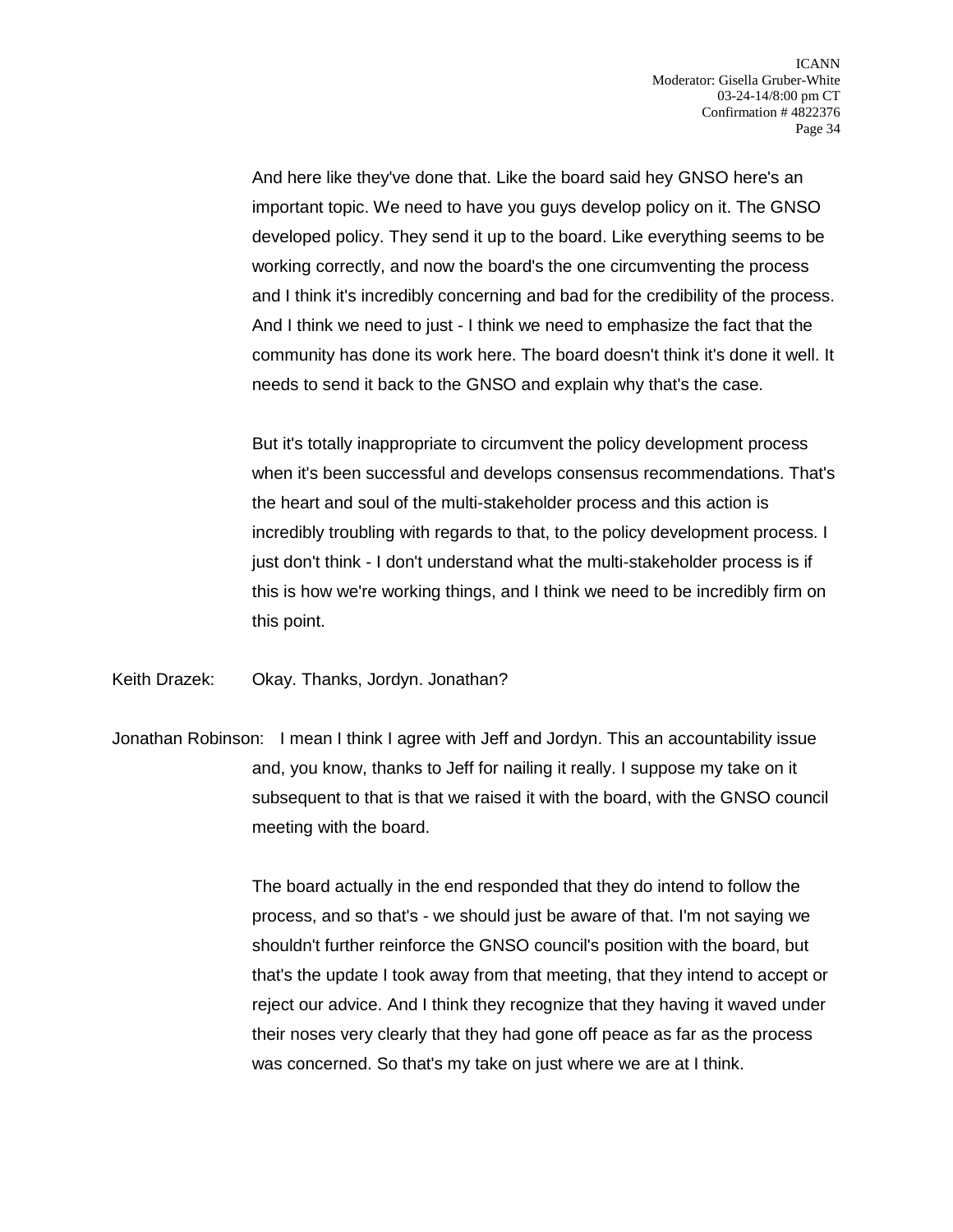Jeff Neuman: Yes on that, I actually disagree a little bit. I mean I agree that the council did a great job in bringing the issues up. I agree with that. I really didn't get the impression that some of the board members thought they did anything wrong. They are saying they're going to follow the process from now on, which means the cat's already out of the bag, right. They already sent the policy to the GAC, and yes, ultimately they will accept or reject, but I really didn't get the feeling that any of them realized that what they did was contrary to the bylaws.

> In fact some of the things that were said to me indicated that they thought what they did was right and that ultimately they will take the next steps. So they were like what are you guys complaining about? We're going to accept or reject it, but we just thought we'd throw this other policy out there.

I think what needs to be hammered home is policy is developed in the followup process through the GNSO, not the ALAC, not the GAC, the GNSO. The ALAC and the GAC have advice into it and that's fine, but policy is developed down here, not up at the board level. And for too long they've gotten away with developing policy and a PDP can't do that.

The other thing, just last point, is I would have been happy with them coming back to the GNSO and saying okay GNSO we're in a difficult position here. We have your consensus policies here, we have GAC advice here. Let us facilitate discussion between you, the GNSO, and the GAC. We know it hasn't been done but let us help you do that. That would have been an acceptable option, but instead decided on its own.

And the board members are not the omnipotent. It's not top down. Sometimes - and the staff is not omnipotent, right? They're the ones that create - I'm sure they're the ones that submitted it. They shouldn't be making policy. They are not stakeholders in the multi-stakeholder process. So it's been brought up before but we need to hammer it home, especially when these things ultimately are coming back into our contracts, ultimately.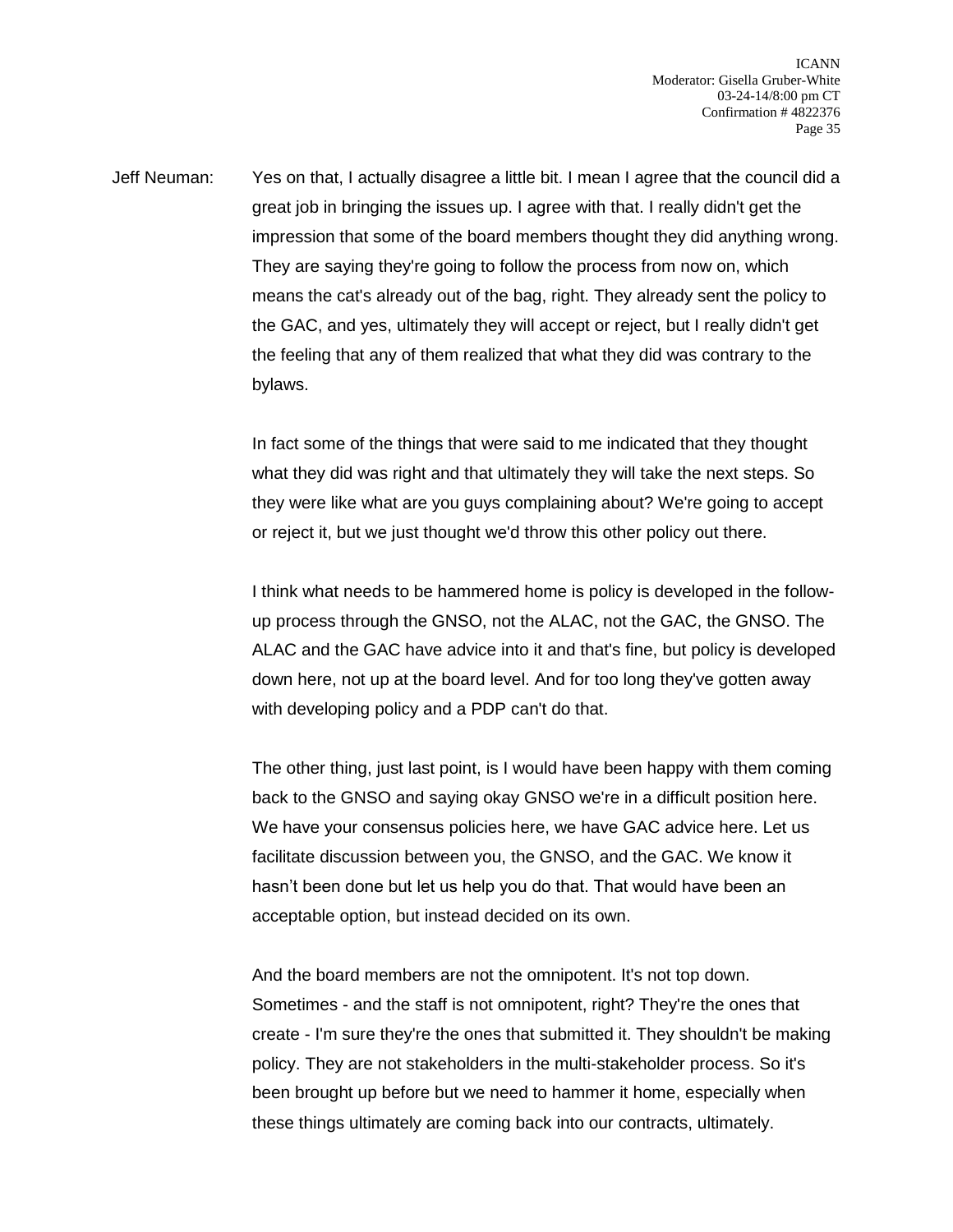And -- sorry, last thing -- it went to the (NGPC), but for those of you that were participating in the group, it actually was supposed to apply to existing TLDs as well and the (NGPC) has no jurisdiction over the existing TLDs at all. And I for one wanted someone like Bruce Tonkin, who's our GNSO rep, to be in those discussions, because if anyone knows anything about this, he does, and he's been excluded wrongfully in the (NGPC) stuff. And now it's something that affects all of us. He's being excluded wrongfully in non- (NGPC) - it should be non-(NGPC) stuff.

Again this is a constitutional moment for us. The board gave us something that we've never had before to go up there and argue, and this is it. If we let this stand, the GNSO's irrelevant as far I'm concerned.

- Keith Drazek: Okay. Thanks, Jeff. I completely agree with what you just said. I've got Jon, Brett and Chuck in the queue. Is there anybody else that would like to get in? Okay John, go ahead.
- Jon Nevett: Thanks. Just a follow up on the last point that Jeff made. Yes obviously I agree with the concerns that have been raised. Obviously this is a pivotal moment and something that we should look at. But we also need to look at the practicalities in that if we push them too hard to reject and they reject both the PDP process and reject - the advice and reject the GAC advice, we're talking about a six- to eight-month process before this gets resolved.

So to Jeff's last point, had they done what Jeff said, that would have been a good thing. Maybe it's not too late for them to do that, where maybe we can reach some kind of compromise there that we don't have to wait eight months to release these names, and something that might be more effective and more efficient and not lose the constitutional moment that we're all worried about.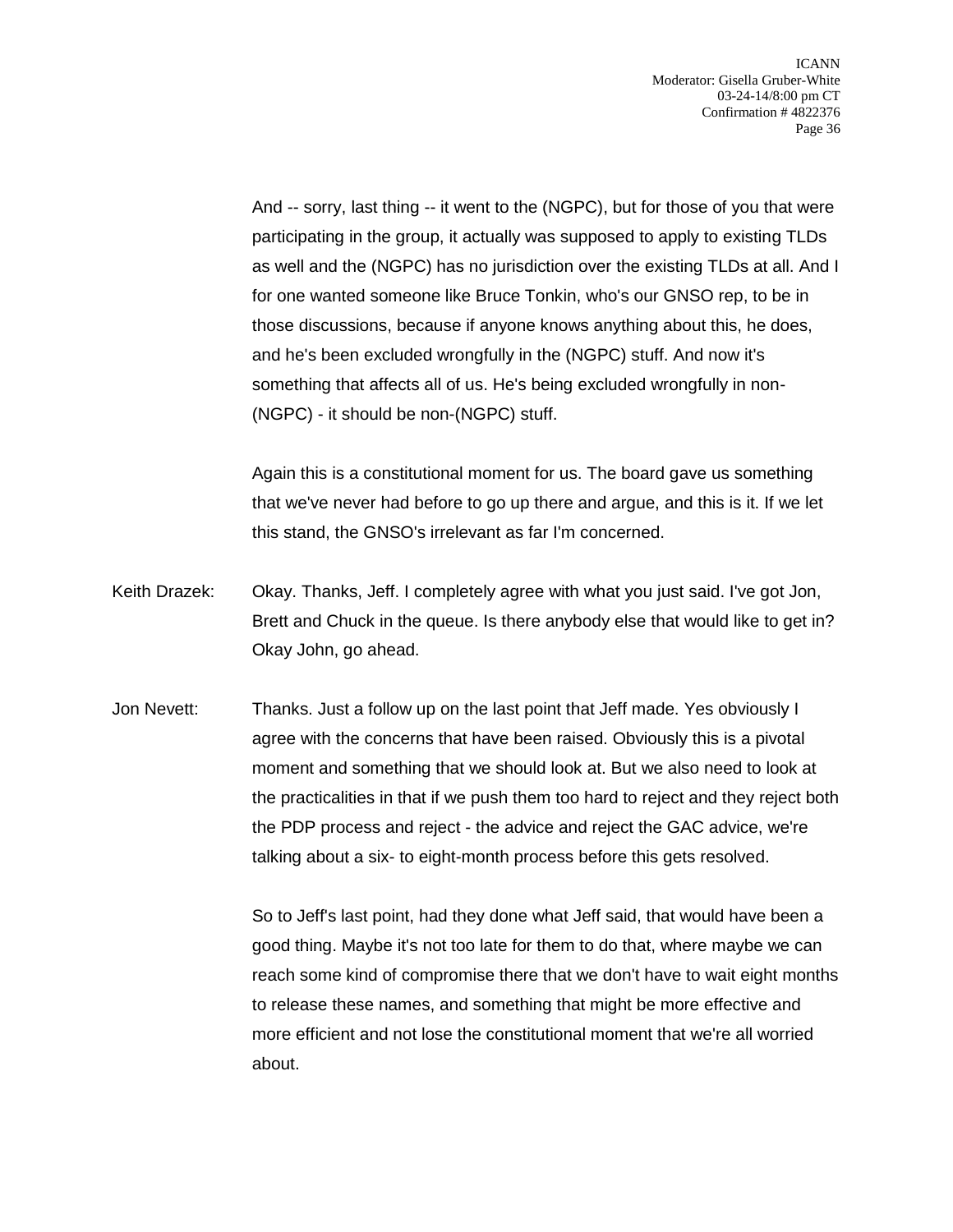Brett Fausett: Thanks. Brett Fausett for those listening at home. The - there was a lively discussion with the board about this issue, and I raised the bylaw issue that Jeff discussed. And the chair, Steve Crocker's view was that he was aware of the process point, but that he thought it was important to have a compromise position in place before he rejected it. I got the feeling that he wanted to have one motion that both rejected the GNSO motion and put in place a replacement. So it didn't (unintelligible) which I don't think is an option.

> So I think it's important to, you know, stand on this process point which is we've got a unanimous GNSO resolution which shall be accepted within two meetings. It's been more two meetings. I thought there was some fair consensus on the council for calling the question and just saying go ahead reject it. Or - and calling their bluff effectively, because I think that most people didn't think that they would reject if you had to call the question.

That's one of the things - because I think if we had a parliamentarian in ICANN, which may be something that we may want to suggest to the board at some point, I think we would - because a parliamentarian would say, you know, point of order, that the GNSO motion is before you. It has been more than two meetings. You need to call the question. I mean that kind of thing needs to be I think baked into ICANN at some point.

Chuck Gomes: Thanks. Great discussion. I'm with everyone on this, okay. But there's another nuance that really bothered me. They've been negotiating with the IGOs. I don't think that should be happening. It's bad enough doing it with the GAC without consulting us, but doing it with the IGOs, the IGOs were involved in the PDP. We heard their case. We evaluated their case, and we tried to do that based on objective data.

> We requested from the ICANN general counsel a legal analysis to see if there was any basis in international law for protection of IGO names or acronyms, and we got back a conclusion that really isn't a legal basis for it. So we put that aside and then we looked at the public interest, which the board is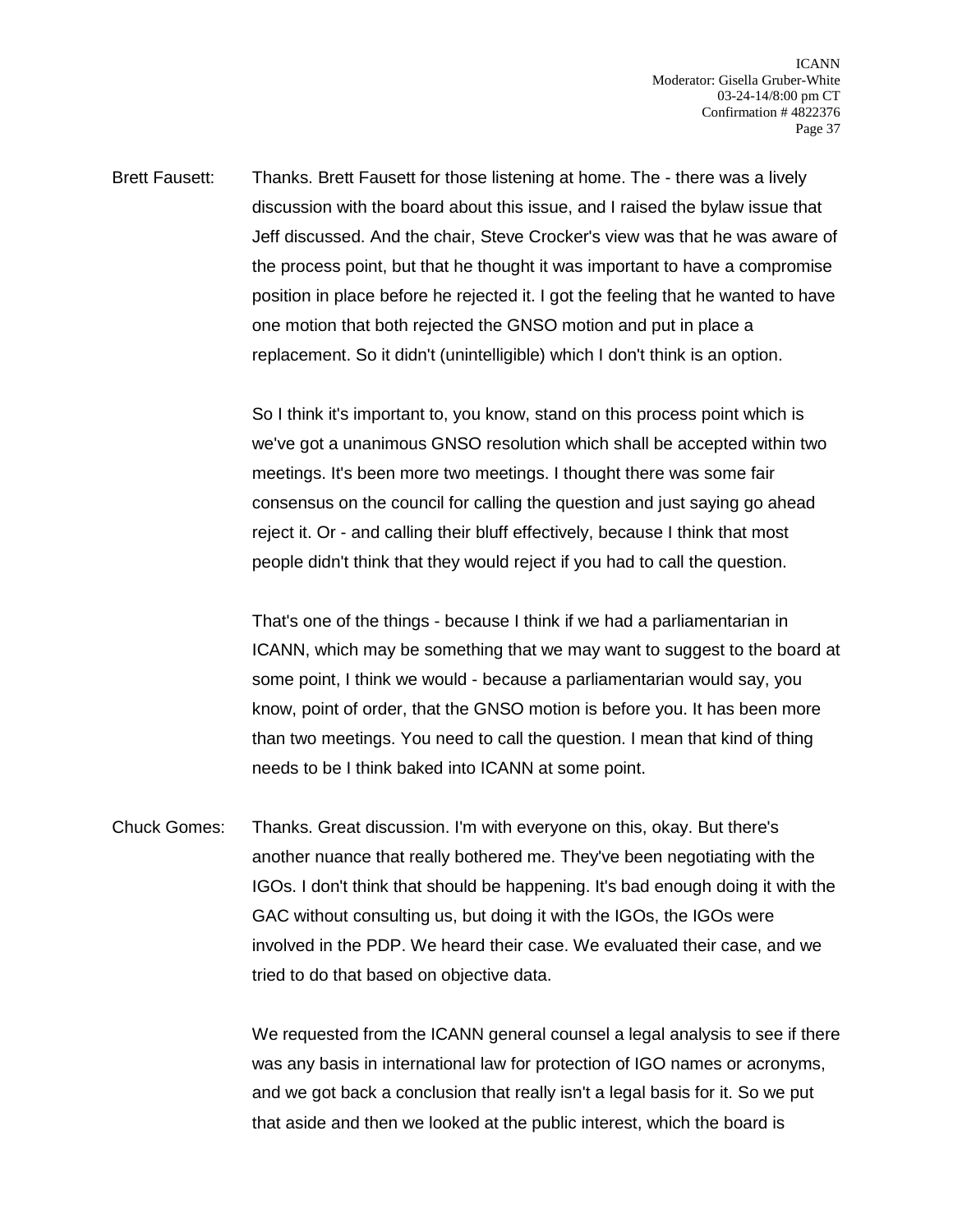supposed to do as well. And it was the conclusion of the working group that it was actually in a lot more public interest to not give the acronyms to the IGOs automatically because it was our assessment that there are lot of comparable acronyms that are much more readily recognizable for corporations and other organizations than for IGO names in general.

So I think we did our due diligence. We tried to base it on objective criteria. And whatever happens on this, even if they reject it, reject that part of the advice, I think they've got to tell us where we went wrong. And I think the assessment's right. They probably can't. It's just a political issue.

So, you know, we need to, and I think the council will do a good job of handling this. I talked to (Thomas Hahn) who is the chair of the group, and we need to make the case of the objective process we went through which I think is right. They didn't really look at the report. They really didn't do an analysis of that. They're trying to find out a way they can appease that GAC. And the GAC, by the way, did not make a strong case for this. They're just trying to appease the IGOs.

- Keith Drazek: Thanks very much, Chuck. Very important context. I have Jeff and then Jonathan. Anyone else before we sort of draw a line on this and talk about next steps? Okay Mike. Jeff?
- Jeff Neuman: So yes and Brett's reminded me of another crisis that's happened. When Brett said I think what they were trying to do is to reject and at the same time pass this compromise. But again this would affect our existing contracts. They don't have the right to do that. That is actually a breach of contract. We as the registry would all have the legal right of action against ICANN for passing that. Unless they just carved out the new gTLDs that haven't already signed agreements, this would be a breach of contract, plain and simple. And whoever's giving them advice, it's not good, not good advice.

Keith Drazek: Jonathan and then Mike.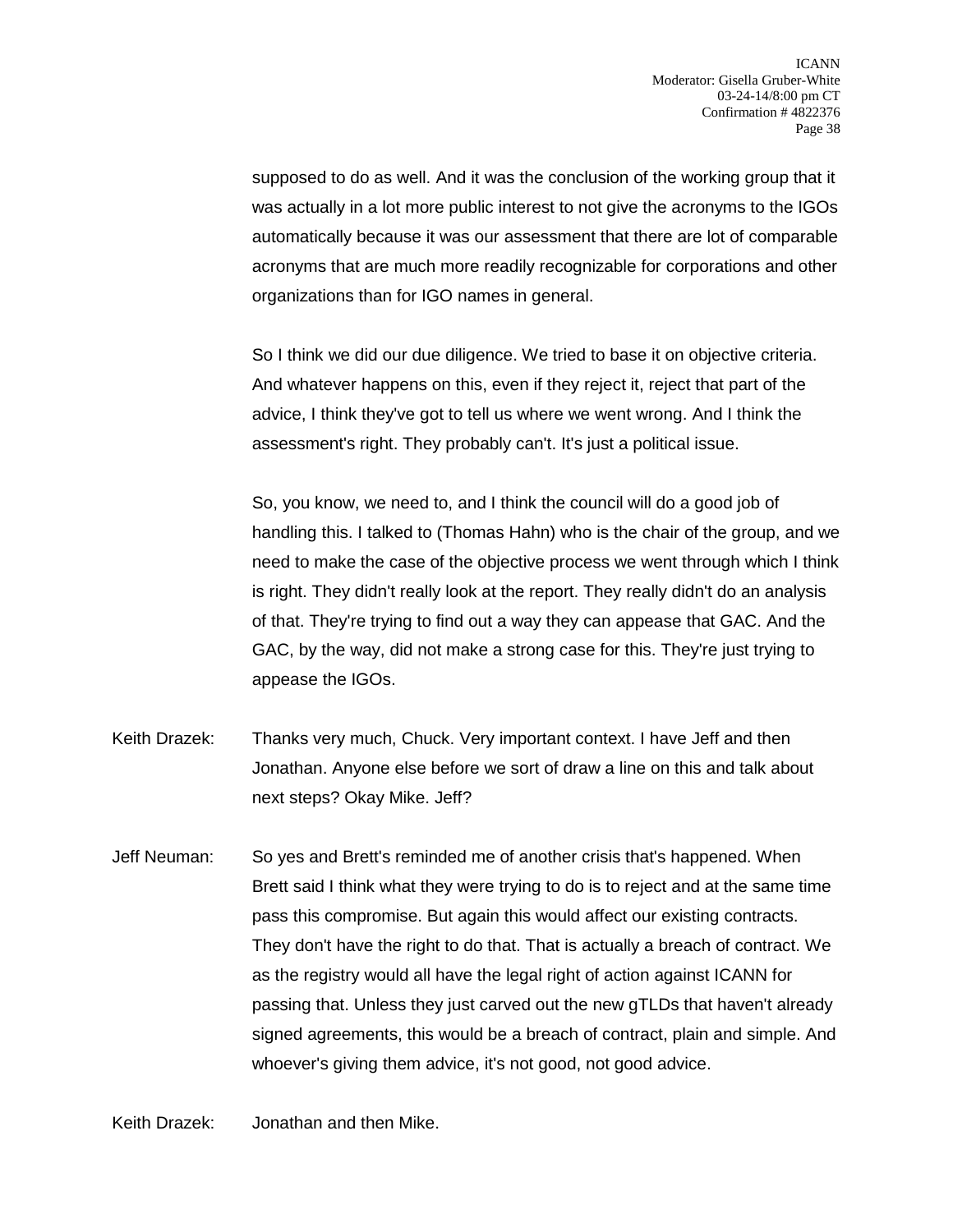ICANN Moderator: Gisella Gruber-White 03-24-14/8:00 pm CT Confirmation # 4822376 Page 39

Jonathan Robinson: So I can - I'm with the mood of the room here. There are some incredibly substantial process points, but in some ways I suppose what you should know is that myself and (Thomas) met with Cherie and Chris on a one-to-one basis to try and clear the air on this, and really they're on a kind of a nonformal process point the weakness is that they didn't come and talk to us as well. That's one - we're notwithstanding the formal points. At no point did they come and talk to us or write a letter which I effectively received it I think at midnight on Friday before the meeting. And that's the kind of human or interactive way where it could have been done so much more effectively.

> So I just think we shouldn't - we should make the process point very, very clearly, make a substantial point but not necessarily as John said perhaps - I mean I think this will get resolved via either an acceptance or a rejection, and there are curative - there is a curative step after a rejection which we have. So this - our process is accommodate all of what needs to be done. It's just a question of whether or not the processes are followed properly, and it's pretty substantial issue on that.

Michael Palage: So Mike Palage. I can agree, as I said on this list and I'll say it now, I really agree with Jeff that this is a constitutional moment. And what I would like to try to add to this discussion is the following: why we find ourselves at this moment. And the reason is it actually began about seven years ago. Back when the bottom up process was working, there was a thing called the reserve name working group which I served on.

> And part of what we said was no, I asked that when - so if we go and we look at the guidebook, top level domain names are reserved, ICANN created artificial rights. They created it so no one could have (AfNic) or ALAC. ICANN made this up. I asked ICANN staff, particularly Dan Halloran, what was the legal basis they were creating this. He said I'll get back to you. It's been seven years, still haven't heard.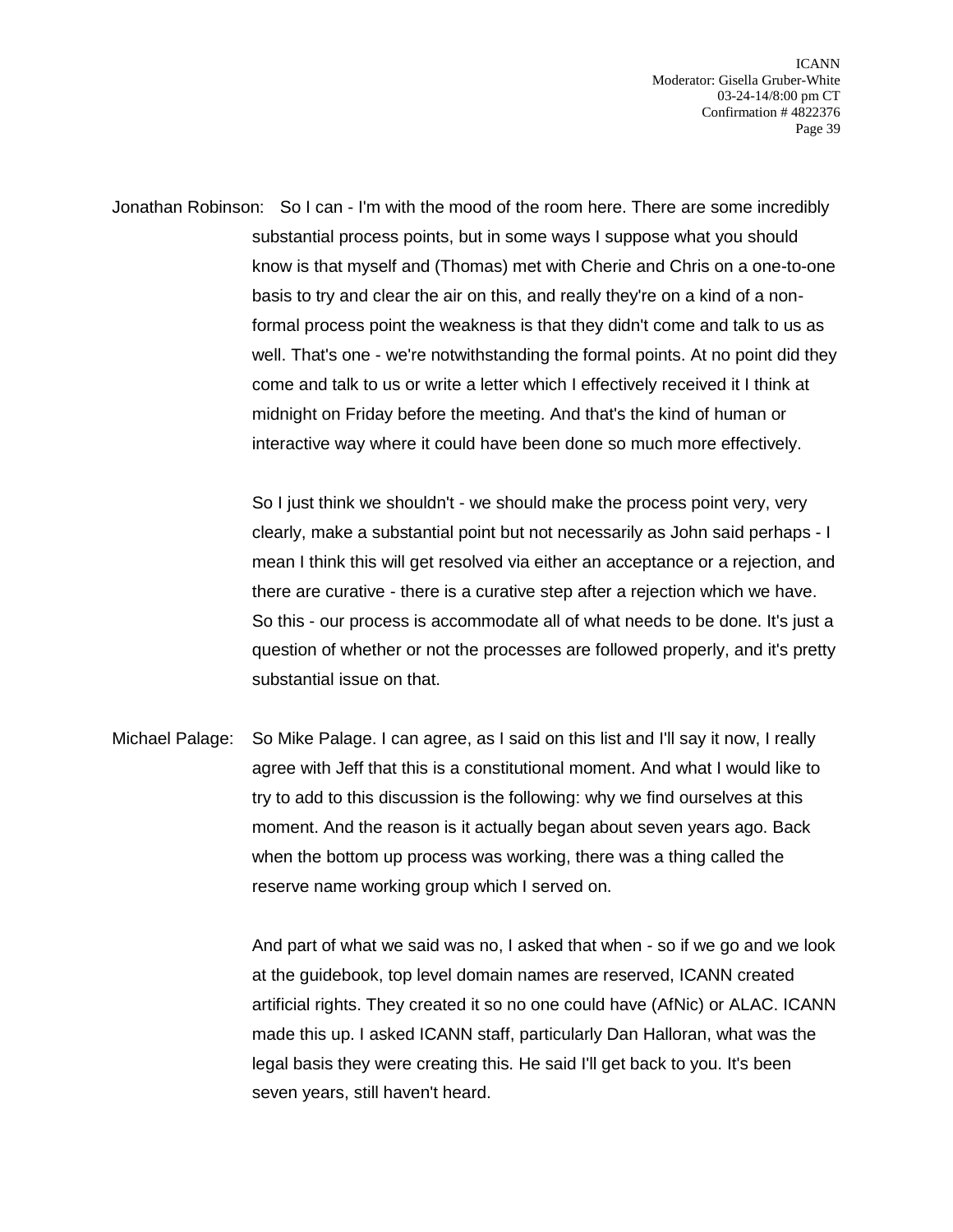The reason this list existed, real plain, real simple, 2001 when (Louis) was drafting the original contract, he pulled a map. He just made them up, right? So once ICANN created a set of rights, the IOC and the Red Cross said me too. What did ICANN do? They capitulated because they needed to move forward. Well once they gave them those rights, to solve this problem they made the reserve list go away and we should go to ICANN and have \$100 million. If you think you have enough money and someone registered ALAC as a top level domain, use the owned process that you've put in place and rely upon that. If someone wants to register ICANN, put it in the trademark clearinghouse. Go, bring it.

The whole source of this problem is they created an artificial right that does not exist in law. And for those of us who have been here from the beginning, what made the UDRP work was it was not creating new legal rights, it was based upon existing rights. And when ICANN starts making new law, it's bad. And it's only going to get worse.

So we really need to unwind this and it's not by striking a compromise, it's going to the root of the cancer and the root. The cancer is they created legal rights that never existed in the first place.

Keith Drazek: Thanks very much, Mike. And so we need to draw a line on this right now. I think it's pretty clear to me that we need to go on record very carefully, very, you know, in a very formal and official way, laying out the concerns that have been raised here. So I think what I'm going to suggest is we take our break right now and then we come back.

> Let's think about it over the next ten minutes, fifteen minutes before we come back and come back and talk for a few minutes about our next steps in terms of drafting a letter, timing, implications, are there opportunities for a negotiated settlement, what the process would be, Jonathan, as you said through our - through the existing processes, what is the next step on this.